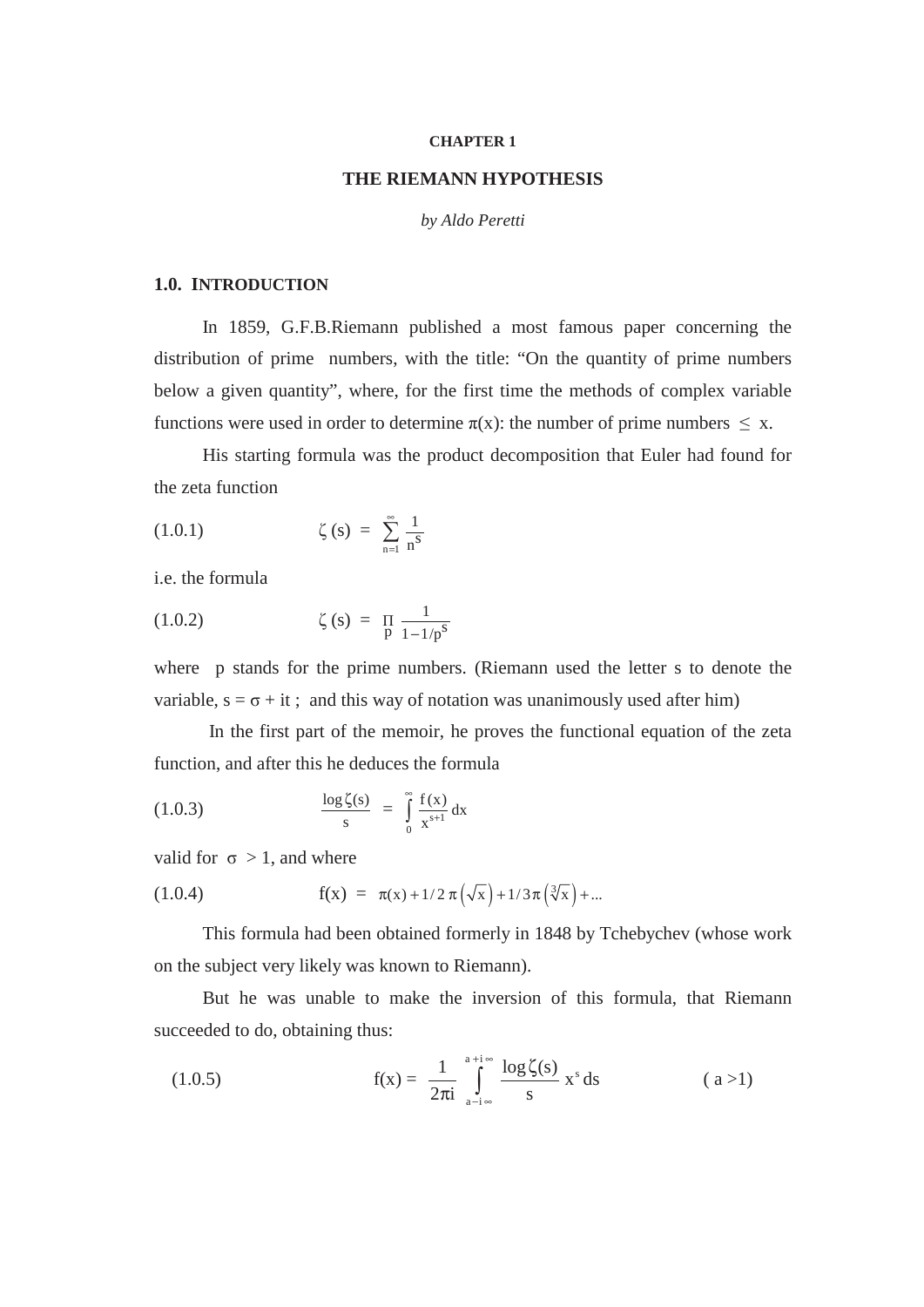The remaining part of Riemann's paper is very obscure and confusing because of its excessive brevity. Fortunately some years ago E.C. Edwards published a wonderful book (ref. [12]) explaining and justifying step by step Riemann's reasoning.

This required about 200 pages, and put in evidence that he performed six hypotheses before arriving at his final formula:

- 1) There are infinitely many zeros of  $\zeta(s)$  in the "critical strip"  $0 \le \sigma \le 1$ .
- 2) The quantity N(T) of these zeros in the rectangle  $0 \le \sigma \le 1$   $0 < t < T$  is

N (T) = 
$$
\frac{1}{2\pi}
$$
T log T -  $\frac{1 + log 2\pi}{2\pi}$  T + O $\left(\frac{1}{T}\right)$ 

3) The series  $\sum |\rho|^{-2}$  is convergent, but  $\sum |\rho|^{-1}$  diverges

4) The entire function

$$
\xi(s) = \frac{1}{2} \pi^{-s/2} s (s-1) \zeta (s) \Gamma (s/2)
$$

admits the product decomposition

$$
\xi(s) = a e^{bs} \prod_{\rho} \left( 1 - \frac{s}{\rho} \right) e^{s/\rho}
$$

5) All the imaginary zeros  $\rho$  have real part  $1/2$ 

6) Let

$$
\pi^*(x) = \sum_{2 \le n \le x} \frac{\Lambda(n)}{\log n} \qquad \qquad \pi_0(x) = \frac{1}{2} \left\{ \pi^* (x+0) + \pi^* (x-0) \right\}
$$

*Then holds that* 

$$
\pi_0(x) = \pi(x) + 1/2 \pi \left(\sqrt{x}\right) + 1/3 \pi \left(\sqrt[3]{x}\right) + \dots
$$

$$
= 1 \, \mathrm{i} \,(x) - \sum_{\rho} \mathrm{i} \left(x^{\rho}\right) + \int_{x}^{\infty} \frac{\mathrm{d}u}{\left(u^2 - 1\right)u \cdot \log u} - \log 2
$$

where li(x) denotes the logarithmic integral function;  $\pi(x)$  is the number of primes  $\leq$  $x$ , and  $\rho$  denotes the imaginary zeros of the zeta function.

The hypothesis 1), 3) and 4) were proved in 1892 and 1893 by Hadamard. The hypothesis 2), with error term 0(log T) was proved in 1894 by von Mangoldt, who also proved hypothesis 6) (but he used an alternative way).

There is a numerical and irrelevant mistake in the formula for  $\pi_0(x)$ , where Riemann wrote  $\xi$  (½) instead of -log 2.

Hence at present remains unproved hypothesis 5) only.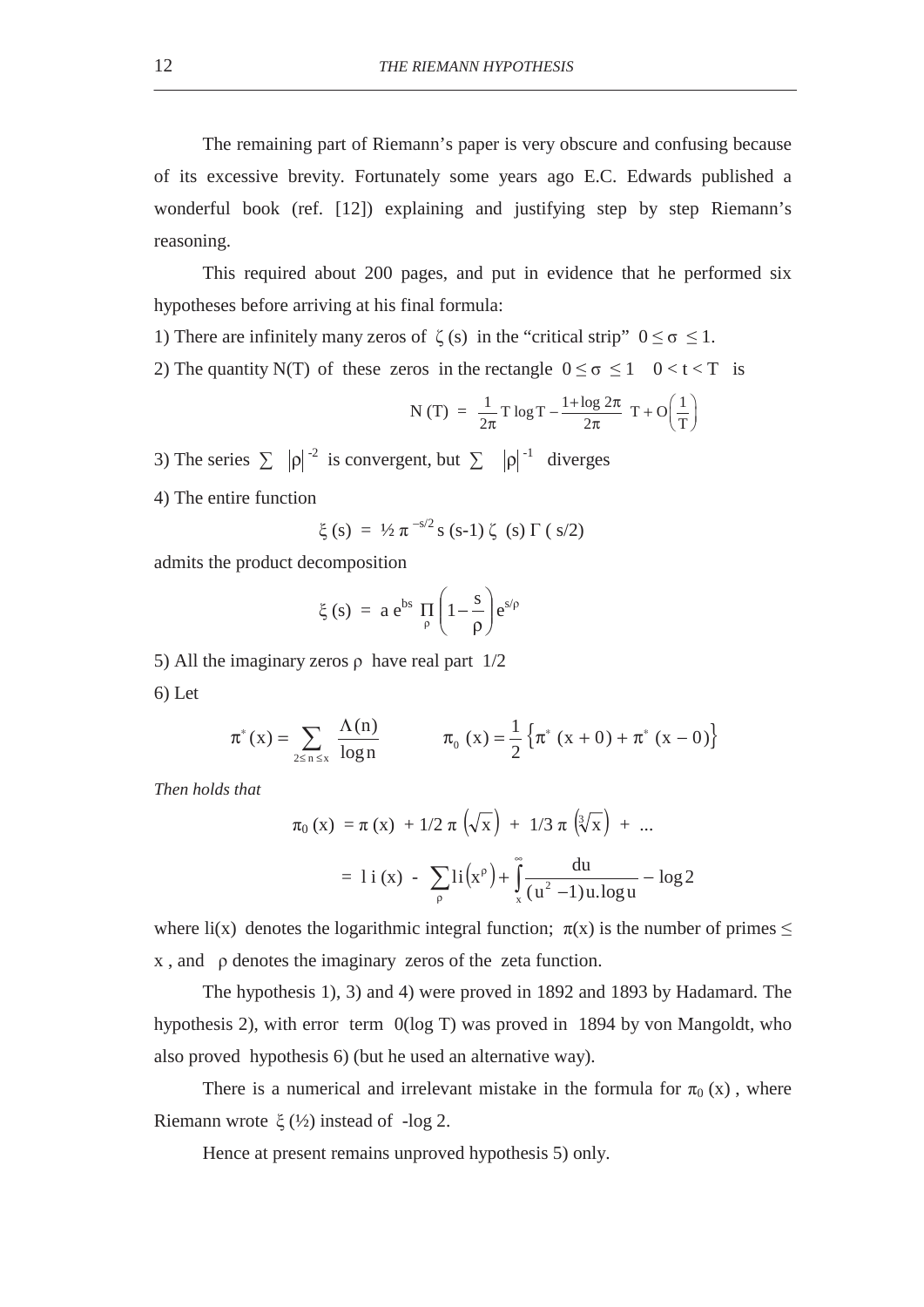Notice that Riemann's formula for N(T) indeed gives the quantity of Gram points for  $t \leq T$ , up to a difference of  $\pi/8$ .

### **1.1. HOW THE HYPOTHESIS WAS NOT PROVED**

Variant A)

It is mentioned in § 10.1, p.213-214 of Titchmarsh's textbook. (ref [56]). We have:

(1.1.1) 
$$
\xi(1/2 + it) = 2 \int_{0}^{\infty} \Phi(u) \cos ut \, dt
$$

**WHERE** 

(1.1.2) 
$$
\Phi (u) = 2 \sum_{n=1}^{\infty} (2n^4 \pi^2 e^{\frac{9}{2}u} - 3n^2 \pi e^{\frac{5}{2}u}) e^{-n^2 \pi e^{2u}}
$$

This series converges very rapidly and one might suppose that an approximation to the truth could be obtained by replacing it by their first terms.

The author has performed the exact calculation, and he proved that we are thus led to the formula

(1.1.3) 
$$
\xi(s) = \frac{1}{2} + \frac{s(s-1)}{2} \left\{ \pi^{-s/2} \left( \sum_{n=1}^{N} \frac{\Gamma_{n^2 x}}{n^s} + 0 \left( \frac{e^{-\frac{x}{4}t}}{t^{\frac{3}{2}}} \right) \right) + \pi^{-\frac{1-s}{2}} \left( \sum_{n=1}^{N} \frac{\Gamma_{n^2 x}}{n^{1-s}} \left( 1 - \frac{s}{2} \right) + 0 \left( \frac{e^{-\frac{x}{4}t}}{1^{\frac{3}{2}}} \right) \right) \right\}
$$

$$
+\pi^{-2}\left[\frac{\sum \frac{n}{n^{1-s}}+0}{n^{1-s}}\right]\right)
$$
  
N =  $\left[\frac{\sqrt{t}}{2}\right]$  and  $\Gamma_{n^2\pi}(x)$  denotes the incomplete gamma function. See ref.

 $\left\{ \right.$ 

where  $\left\lfloor \begin{array}{c} 2 \end{array} \right\rfloor$ [30].

It is evident now the slowness of convergence of both series at right, because are necessary  $0(\sqrt{t})$  terms in order to obtain a satisfactory accuracy. Hence, it has not any special advantage over the use of the Riemann – Siegel formula.

## Variant B)

In other place of his book ref.[56] (Chapter III § 3,1 p.38) Titchmarsh states that "The problem of the zero-free region" (of the zeta function) "appears to be a question of extending the sphere of influence of the Euler product beyond its actual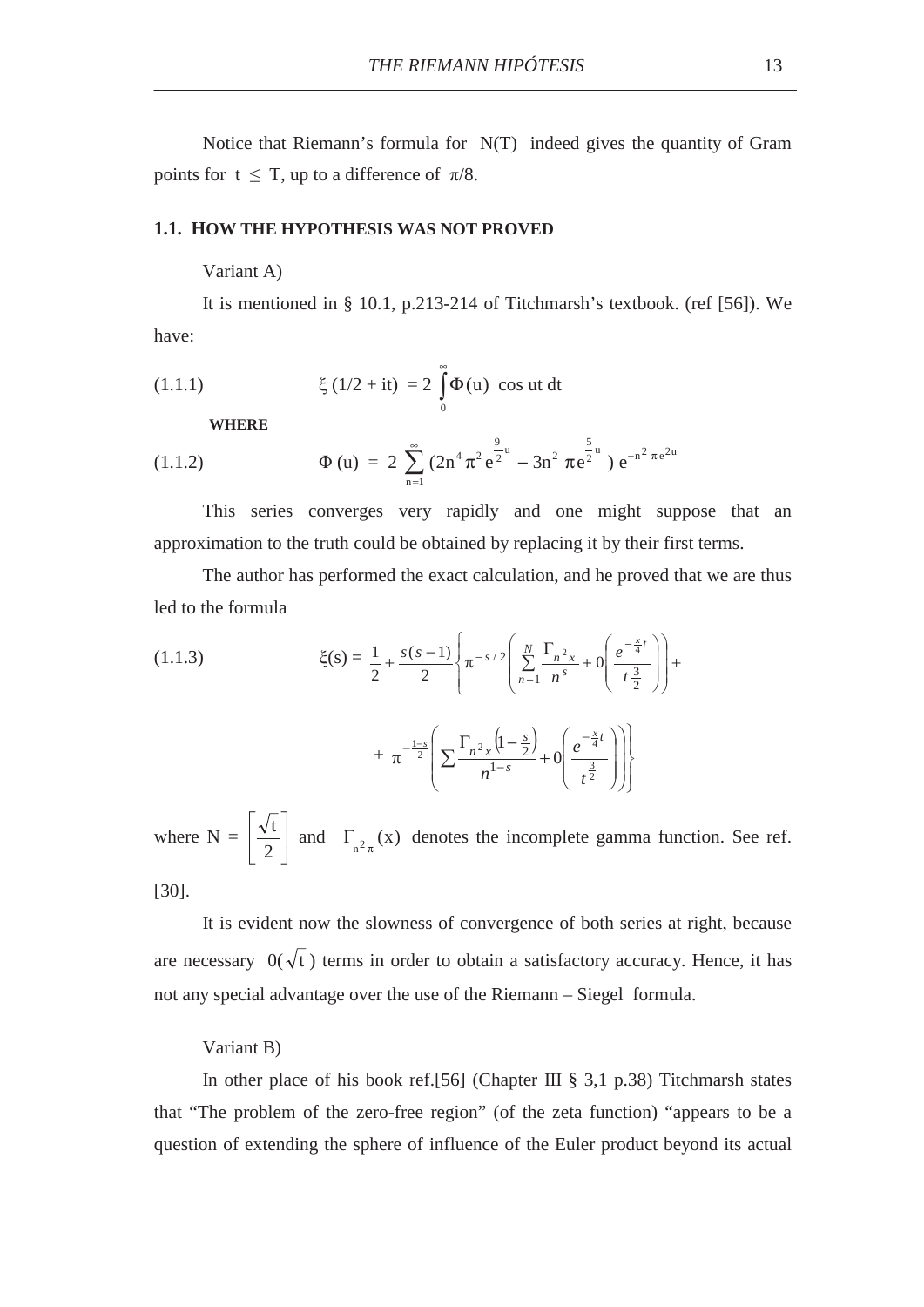region of convergence, In fact, the deepest theorems on the distribution of the zeros of  $\zeta(s)$  are obtained in the way suggested.

But the problem of extending the sphere of influence of (the Euler product) ... to the left of  $\sigma = 1$  in any effective way appears to be of extreme difficulty"

The "extremely difficult problem" was solved in 1991 by the author (ref [34]), who proved the product formula

(1.1.4) 
$$
\zeta(s) = \prod_{p \le x} \frac{1}{1 - \frac{1}{p^s}} e^{\frac{\sum \text{Li}_1(x^{p-s})}{e^{\text{Li}_1(x^{1-s})}}} e^{\sum \text{Li}_1(x^{2-s})}
$$

for integral positive  $x \ge 2$  and every s.

Very unfortunately, this does not give us any information concerning the zeros.

In change, in p.50 of the same reference, the author proved that there are infinitely many natural numbers x such that if

(1.1.5) 
$$
\theta = 1 - \frac{2 \log \log x}{\log x} + 0 \left( \frac{1}{\log x} \right)
$$

there are not zeros for  $\sigma > \theta$ 

## **1.2. HOW THE HYPOTHESIS WAS PROVED**

In the week from sept.7 to sept. 14/2002 it was held in Falda del Carmen (in the argentine province of Córdoba) the "XI Taller de Ciencias Básicas Espaciales" organized by the United Nations and the European Spatial Agency.

There the pakistan mathematician M. Aslam Chaudhry, professor of the King Fahd University of Petroleum and Minerals of Saudi Arabia exposed a proof of the Riemann hypothesis that was found correct by the audience. Prof. Chaudhry did not deliver any copy of his contribution, nor gave any abstract of it. His electronic address is Maslam @ Kfupm.edu.sa.

In the Nº 10, January 2001 issue of the "Italian Journal of Pure and Applied Mathematics" was published a paper of the author entitled "The functions N(T) and  $N_0$  (T) of the Riemann zeta function", (ref.[39]).

The contents of the first two pages of the paper can be summarized in a few lines as follows: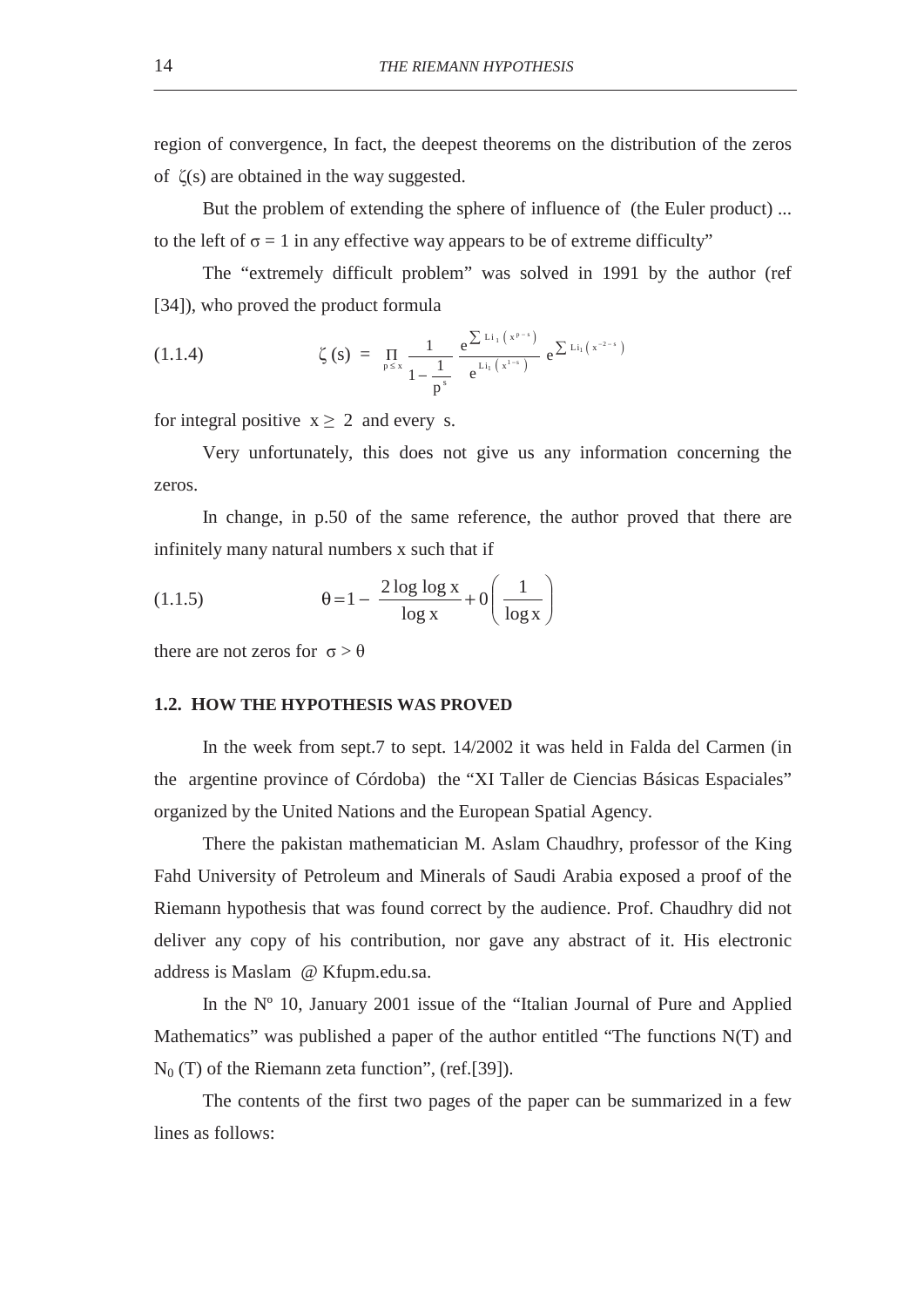The function

$$
\xi(s) = 1/2 s (s-1) \pi^{-s/2} \Gamma(s/2) \zeta(s)
$$

is real for  $s = 1/2 + it$  and real t, as proved by Riemann. Hence, the same thing is true for

(1.2.1) 
$$
F(s) = \pi^{-s/2} \Gamma(s/2) \zeta(s)
$$

Equating arguments of both sides in (1.2.1.) we obtain:

(1.2.2.) 
$$
\arg F(1/2 + it) = -t/2 \log \pi + \arg \Gamma(1/4 + it/2) + \arg \zeta(1/2 + it) \pm m\pi
$$

As F ( $1/2$  + it) is a real quantity, must hold that

(1.2.3.) 
$$
\arg F (1/2 + it) = \pm \pi \pm 2k\pi
$$

Replacing in (1.2.2.) we obtain:

(1.2.4.) 
$$
\pm \pi \pm 2k\pi = -t/2 \log + \arg \Gamma (1/4 + it/2) + \arg \zeta (1/2 + it) \pm m \pi
$$

which is clearly equivalent to:

(1.2.5.) 
$$
\pm n \pi = -t/2 \log \pi + \arg \Gamma (1/4 + it/2) + \arg \zeta (1/2 + it)
$$

This equation must hold identically for every real t.

The preceding formula admits a double interpretation:

A) It gives the quantity of zeros N<sub>0</sub>(T) in the critical line  $\sigma = \frac{1}{2}$  between ordinates  $t=0$  and  $t = \pm T$ 

B) It enables us to evaluate arg  $\zeta(1/2 + it)$ 

The validity of (1.2.5) can be checked in a variety of ways.

1) By use of the Haselgrove-Miller tables (ref. [15]). This can be accomplished in two different ways. On the one hand the tables give separately the values of R  $\zeta$  ( $\frac{1}{2}$  + it) and I  $\zeta$  ( $\frac{1}{2}$  + it), so that one can evaluate.

$$
\arg \zeta (1/2 + it) = \arctg \frac{I\zeta(1/2 + it)}{R\zeta(1/2 + it)} \pm m \pi
$$

As  $\zeta(1/2) = -1,460355$ , it seems a correct conventional thing to adopt above

that

$$
\arg \zeta(1/2) = \pi
$$

This is the initial value used to draw the graph of arg  $\zeta$  ( $\frac{1}{2}$  + it) given in fig.1.

On the other hand, the tables tabulate the values of  $\theta = \arg \Gamma$  (1/4 + it/2) and thus provide an alternative way to calculate arg  $\zeta$  ( $\frac{1}{2}$  + it) thanks to (1.2.5).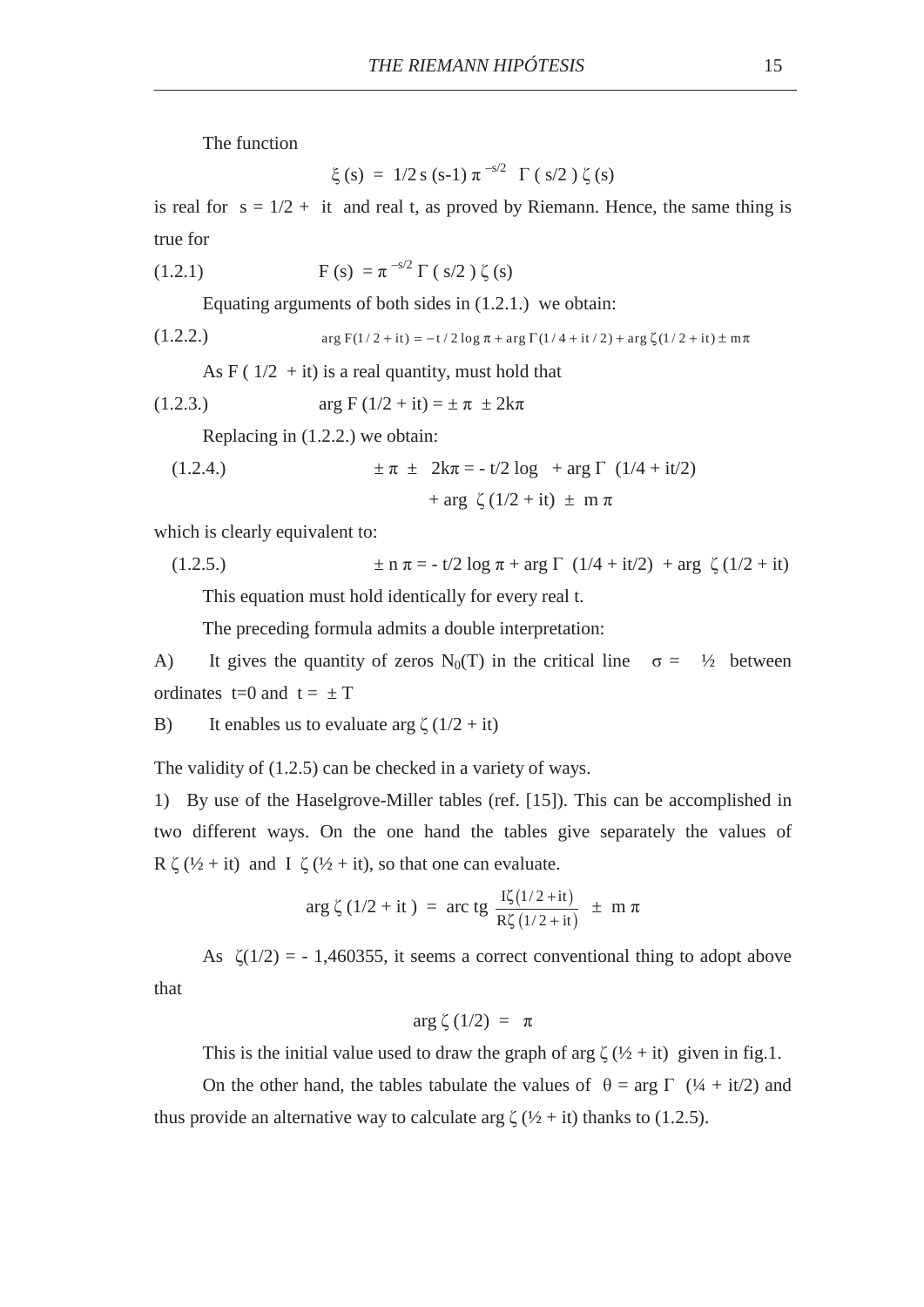The numerical details of this checks were given in ref. [33] and the double agreement of the tables with (1.2.5.) is perfect.

2) Formula (1.2.5) can be derived from the Cauchy-Riemann equations for analytic functions. See ref [33]

3) It can be derived from the argument "principle" when applied to  $\xi$  (s). See § 1.3.7 below.

4) It can be derived from the functional equation of the zeta function. See § 1.3.4 below.

5) It can be derived from the approximate functional equation of the zeta function. See § 1.3.5 below.

6) It can be derived from an observation made by Titchmarsh. See § 1.3.6 below.

## **1.3. COMPARISON WITH THE CONTOUR INTEGRATION**

Once we feel fairly sure by these six checks about the validity of (1.2.5) we compare it with the result of the contour integration performed by Stieltjes, von Mangoldt and Backlund in order to determine N(T), the quantity of zeros in the critical strip between ordinates  $t = 0$  and  $t = T$ .

In ref [56], Chapter IX,  $\frac{8}{9}$ , 9.3, line 13 p.179 we find the following.:

Theorem 1.3.1. - The positive ordinates of the zeros of the zeta function in the critical strip are defined by the condition

(1.3.1) 
$$
n\pi = \Delta \arg s(s-1) + \Delta \arg \pi^{s/2} + \Delta \arg \Gamma (s/2) + \Delta \arg \zeta (s) =
$$

$$
= \pi - t/2 \log \pi + \arg \Gamma (1/4 + it/2) + \arg \zeta (1/2 + it)
$$

Stated in a slightly different form, there are zeros in the critical strip every time that

(1.3.2) 
$$
\pm m \pi = -t/2 \log \pi + \arg \Gamma (1/4 + it/2) + \arg \zeta (1/2 +
$$

it)

where we have replaced n -1 by m.

But (1.3.2) and (1.2.6) coincide for every t. Hence

$$
N(t) = N_0(t)
$$

which is the Riemann hypothesis.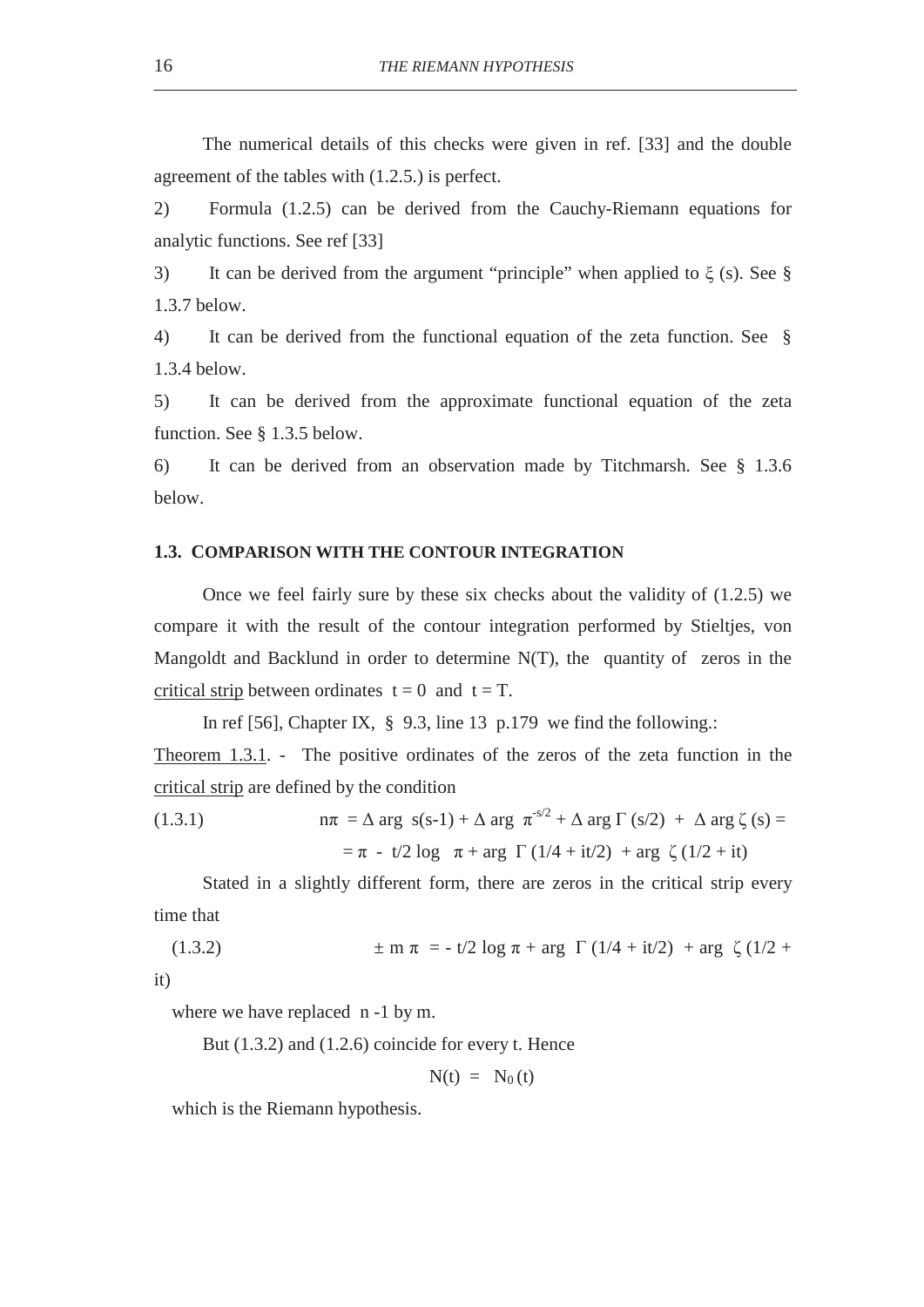As a further check, Prof. Gerd Faltings, after having read ref [39] said he had been unable to find any mistake in it. (except the typographical ones, that very regrettably were numerous).

## **1.4. HERE WE DEVELOP ALTERNATIVE 4), MENTIONED ABOVE**

In the functional equation of the zeta function, which we write as:

$$
\zeta(s) \Gamma(s/2) = \pi^{s-1/2} \Gamma((1-s)/2) \zeta(1-s)
$$

we choose  $s = \frac{1}{2} + it$ , and equate the arguments of both members. We obtain:

(1.4.1.) 
$$
\arg \zeta (\frac{1}{2} + it) + \arg \Gamma (\frac{1}{4} + it/2) =
$$

$$
= t \log \pi + \arg \Gamma (\frac{1}{4} - it/2) + \arg \zeta (\frac{1}{2} - it) \pm 2n\pi
$$

But

$$
\arg \zeta (\frac{1}{2} + it) = - \arg \zeta (\frac{1}{2} - it)
$$
  
arg  $\Gamma (\frac{1}{4} - i t/2) = - \arg \Gamma (\frac{1}{4} - i t/2)$ 

Replacing these values in (1.4.1) we obtain:

(1.4.2) 
$$
2 \arg \zeta (1/2 + it) + 2 \arg \Gamma (1/4 + it/2) = t \log \pi \pm 2 n
$$

 $\pi$ 

which is again  $(1.2.5)$ 

#### **1.5. HERE WE DEVELOP ALTERNATIVE 5) MENTIONED EARLIER ABOVE**

As known (see for instance ref (2)), the approximate functional equation of the zeta function can be written (when we choose  $s = (\frac{1}{2} + it)$ ) as:

(1.5.1) 
$$
\zeta(\frac{1}{2} + it) = \sum_{1}^{m} \frac{1}{n^{1/2+it}} + e^{-i2\theta} \sum_{1}^{m} \frac{1}{n^{1/2-it}} + e^{-i\theta} R_m
$$

where:

$$
m = \left[ \sqrt{\frac{t}{2\pi}} \right] \quad Rm = (-1)^m \left( \frac{t}{2\pi} \right)^{-1/4} \sum_{r=0}^{\infty} \left( \frac{t}{2\pi} \right)^{-r/2} \phi_r \left( 2\sqrt{\frac{t}{2\pi}} - 2 \left[ \sqrt{\frac{t}{2\pi}} \right] - 1 \right)
$$
  

$$
\theta = -t/2 \log \pi + \arg \Gamma (1/4 + it/2)
$$

The form of the functions  $\Phi_r$  can be consulted in ref. [56], but it is irrelevant for what follows.

We remark now that  $e^{-i\theta}$  Rm can be written as :

$$
e^{-i\theta} \, Rm = M e^{i\alpha m} + e^{-i2\theta} M e^{-i\alpha m}
$$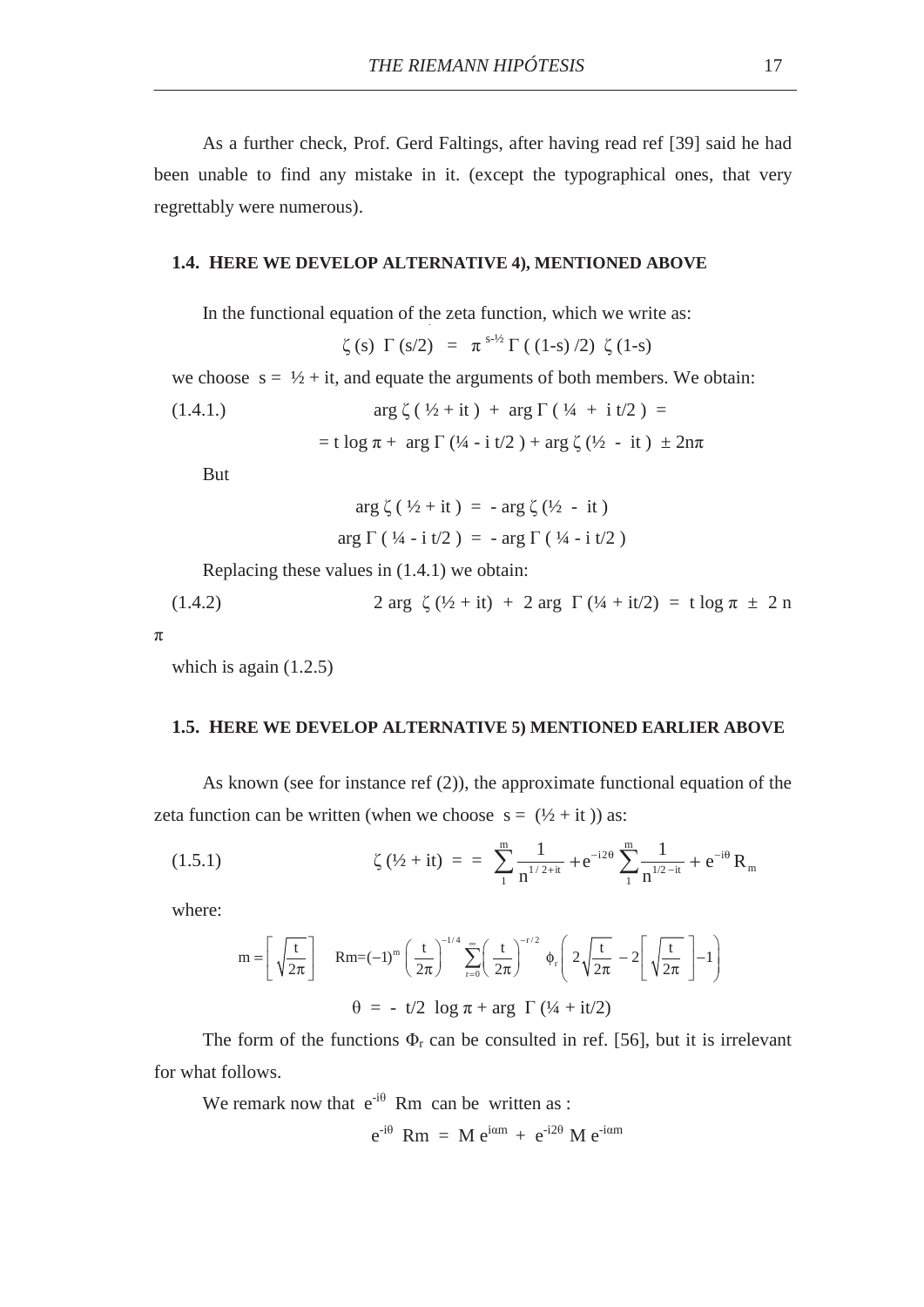In fact, this is the same that

$$
Rm = Me^{i(\theta + \alpha m)} + Me^{-i(\theta + \alpha m)} = 2M \cos (\theta + \alpha_m)
$$

and simply:

$$
M = \left| \frac{Rm}{2} \right| \cos (\theta + \alpha_m) = \frac{Rm}{|Rm|}
$$

These equations determine both  $M$  and  $\alpha$ m. Hence we can write that

(1.5.2) 
$$
\zeta(1/2 + it) = \sum_{1}^{m} \frac{1}{n^{1/2+it}} + Me^{i\alpha_m} + e^{-2i\theta} \left\{ \sum_{1}^{m} \frac{1}{n^{1/2-it}} + Me^{-i\alpha_m} \right\}
$$

and the zeros of  $\zeta$  (½ + it) are given by the formula

(1.5.3) 
$$
0 = \sum_{1}^{m} \frac{1}{n^{1/2+it}} + Me^{i\alpha_m} + e^{-2i\theta} \left\{ \sum_{1}^{m} \frac{1}{n^{1/2+it}} + Me^{-i\alpha_m} \right\}
$$

If  $t \neq t_v$ , with  $t_v = a$  zero of the right bracket, we can divide both numbers by this bracket thus obtaining:

(1.5.4) 
$$
e^{-2i\theta} = \frac{\sum_{1}^{m} \frac{1}{n^{1/2+it}} + Me^{i\alpha_m}}{\sum_{1}^{m} \frac{1}{n^{1/2-it}} + Me^{-i\alpha_m}}
$$

We observe now that the quotient at right is formed by two conjugate complex numbers, so that its modulus is exactly one :

Let

(1.5.5) 
$$
\beta = \arg \left\{ \sum_{1}^{m} \frac{1}{n^{1/2 + it}} + Me^{i\alpha_m} \right\}
$$

Then the above quotient has argument  $2 \beta$ , and the former equation adopts this simple form:

$$
e^{-2i\theta} = -e^{2i\beta}
$$

the roots of which are

$$
(1.5.6) \qquad \qquad 2\left(\theta + \beta\right) = \pm \pi \pm 2k \pi
$$

Now we evaluate  $\beta$  in terms of  $\alpha_{\zeta} = \arg \zeta (1/2 + it)$ . (1.5.2) can be written as (1.5.7)  $\zeta$  ( $\frac{1}{2}$  + it) =  $M_1 e^{i\beta}$  + e  $^{-i2\theta}$   $M_1 e^{i\beta}$  =  $M_1$  ${e^{i\beta} + e^{-i(2\theta+\beta)}}$ 

where

$$
M_1 = \left| \sum_{1}^{m} \frac{1}{n^{1/2+it}} + M e^{i\alpha_m} \right|
$$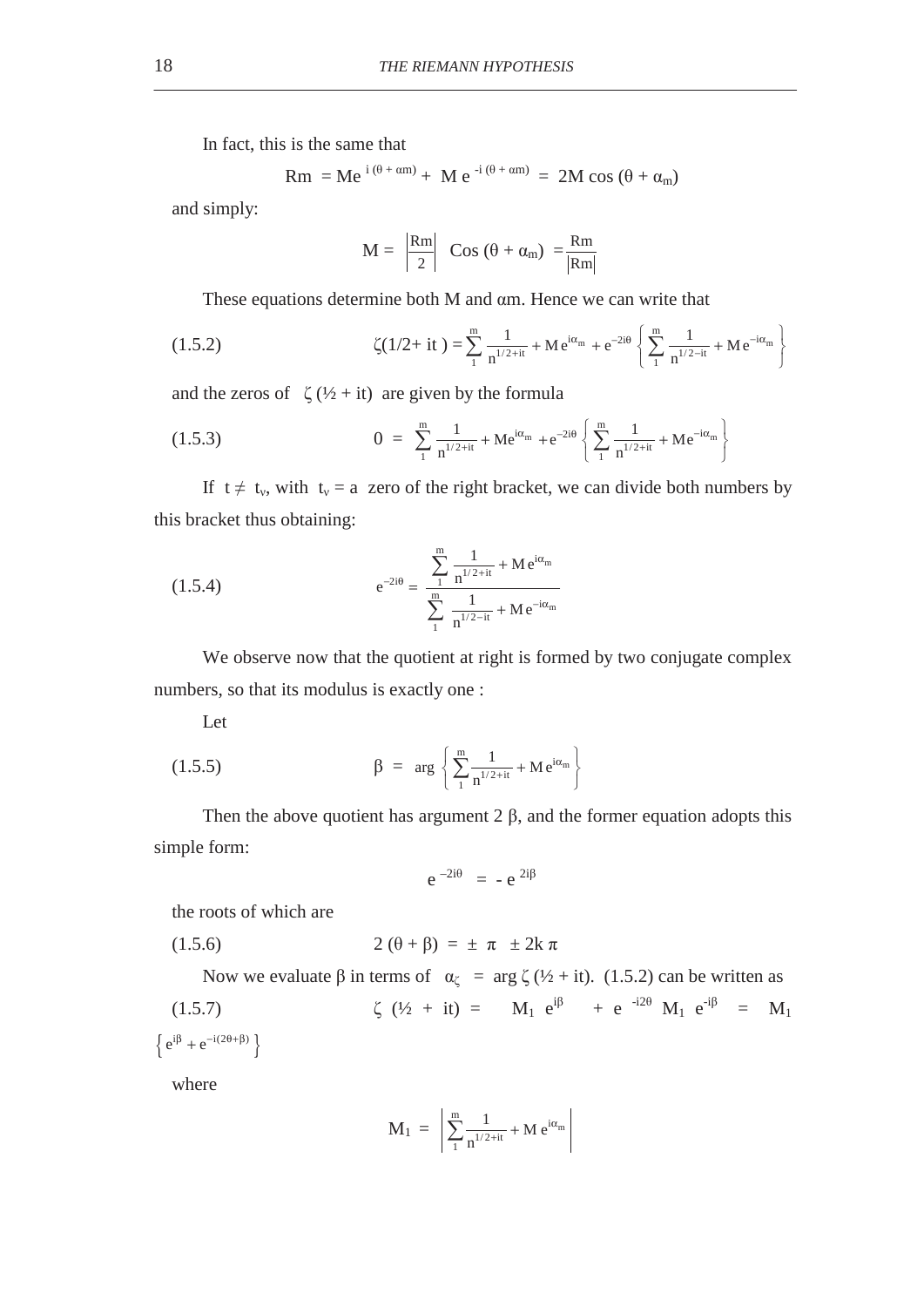Let us put :

$$
(1.5.8) \t\t\t \zeta (\frac{1}{2} + it) = M_{\zeta} e^{i\alpha \zeta}
$$

Replacing in (1.5.3) we get:

$$
M_\zeta\ e^{\,i\alpha}\zeta^{\,=}\ M_1\ \Big\{\,e^{i\beta}+e^{-i\,(2\theta+\beta)}\Big\}
$$

and

$$
\frac{M_{\varsigma}}{M_1}\ e^{i(\alpha_{\varsigma}-\beta)}=1+e^{-i(2\theta+2\beta)}
$$

Taking logarithms:

$$
Log \frac{M_{\zeta}}{M_{1}} + i\left(\alpha_{\zeta} - \beta\right) = log \left|1 + e^{i2(\theta + \beta)}\right| - i\left(arctg.\frac{sin 2(\theta + \beta)}{1 + cos 2(\theta + \beta)} \pm n\pi\right)
$$

Equating imaginary parts :

(1.5.9) 
$$
\alpha_{\zeta} - \beta = -\arctan{\frac{\sin 2(\theta + \beta)}{1 + \cos 2(\theta + \beta)}} \pm \pi
$$

But according to (1.5.3)

$$
\sin 2(\beta + \theta) = \sin (\pm \pi) = 0
$$
  

$$
\cos 2(\beta + \theta) = \cos (\pm \pi) = -1
$$

so that the quotient

$$
\frac{\sin 2(\theta + \beta)}{1 + \cos 2(\theta + \beta)}
$$

is of the type 0/0. Once the indetermination is saved by L'Hopital rule, we find  $-\infty$ as its true value. Hence we deduce

(1.5.10) 
$$
\arct{tg.} \frac{\sin 2(\vartheta + \beta)}{1 + \cos 2(\vartheta + \beta)} = \pm \pi/2 \pm r\pi
$$

Thus (1.5.9) transforms itself to

$$
\alpha_{\zeta} - \beta = \pm \pi/2 \pm m\pi
$$

Replacing this value of  $\beta$  in (1.5.6), we obtain that there are zeros on the critical line every time that

$$
(1.5.12) \t 2(\theta + \alpha_{\zeta}) = \pm 2k \pi
$$

or

$$
\theta + \alpha_{\zeta} = \pm k\pi
$$

which is again  $(1.2.5)$ .

#### **1.6. TITCHMARSH'S OBSERVATION**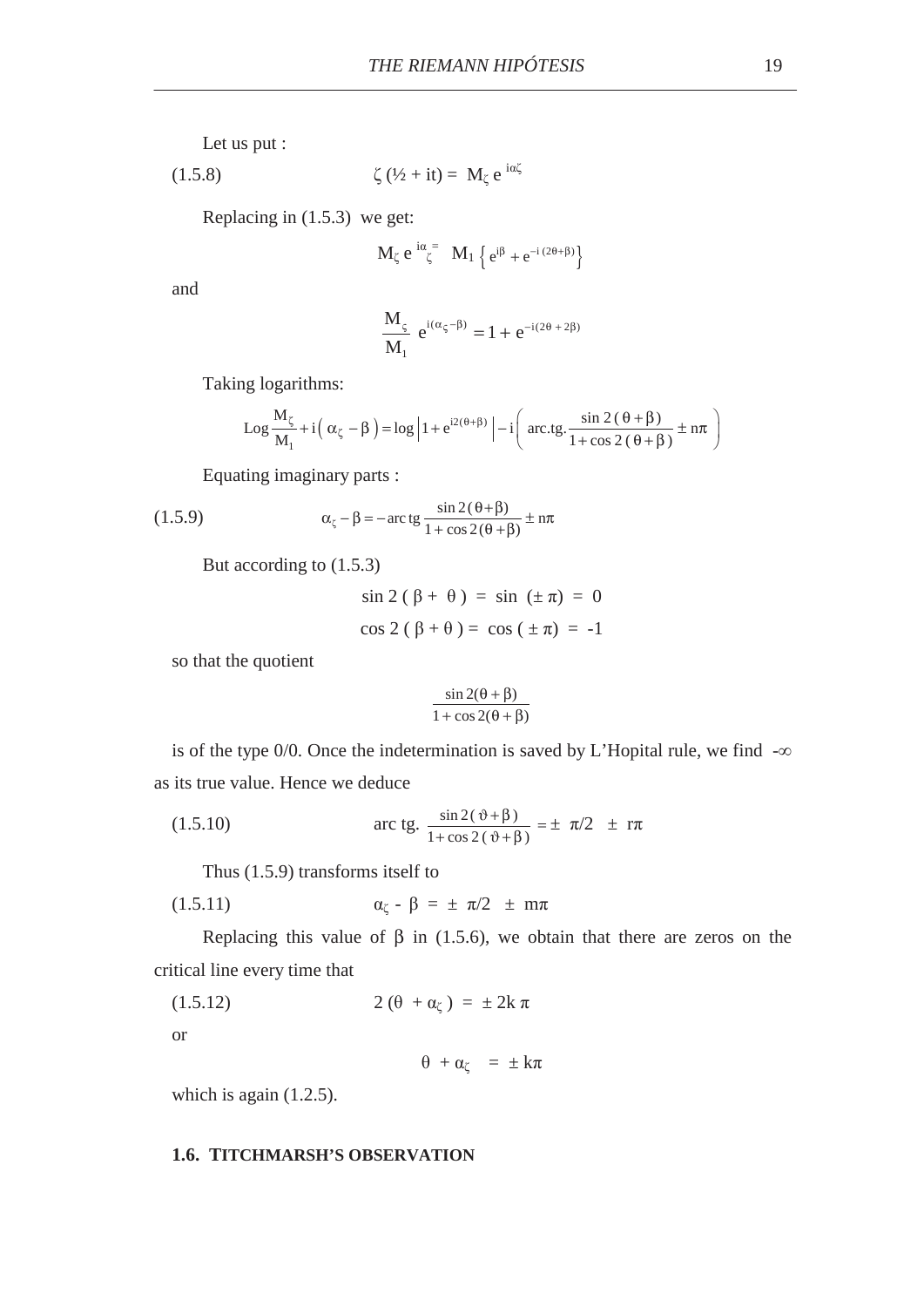In p.181 § 9,4 of ref. [56], he states:

"The behavior of the function S (t) =  $1/\pi$  arg  $\zeta$  ( $\frac{1}{2}$  + it) ) appears to be very complicated. It must have a discontinuity k where t passes through the ordinate of a zero of  $\zeta$  (s) of order k .... Between the zeros, N(t) is constant, so that the variation of  $S(t)$  must just neutralize that of the other terms" (in the expression of  $N(t)$ ).

A glance at fig.1 shows that the behaviour of  $\pi S(t)$  is very simple: it consists of the curve  $t/2 \log \pi$  - arg  $\Gamma$  (¼ + it/2) broken at the points  $t = \gamma_i$ . But Titchmarsh did not dispose of Haselgrove's tables when writing his book.

The last statement is particularly interesting: between zeros, the variation of  $S(t)$  must neutralize that of the other terms in the formula of  $N(t)$ .

That is to say, that according to (1.3.1), between consecutive zeros must hold that:

$$
\Delta t/2 \log \pi - \Delta \arg \Gamma (1/4 + it/2) = \Delta \arg \zeta (1/2 + it)
$$

or

$$
(t_1 - t_2) \log \pi - \left\{ \arg \Gamma \left( \frac{1}{4} + it_1 / 2 \right) - \arg \Gamma \left( \frac{1}{4} + it_2 / 2 \right) \right\} =
$$
  
= arg  $\zeta \left( \frac{1}{2} + it_1 \right) - \arg \zeta \left( \frac{1}{2} + it_2 \right)$ 

If we regard  $t_1$  as a variable and  $t_2$  = constant, then we have:

(1.6.1) 
$$
t \log \pi - \arg \Gamma (1/4 + it/2) = \arg \zeta (1/2 + it) + constant
$$

Due to the fact that arg  $\zeta$  (1/2 + it) has jumps of  $\pi$  at each simple zero, it is easily seen that the constant must be  $\pm$  m  $\pi$ .

But then  $(1.6.1)$  is nothing but  $(1.2.5)!$ 

# **1.7. USE OF THE ARGUMENT PRINCIPLE**

As known, the "argument principle" states that the quantity N of zeros if an analytic function f(s) inside a contour C where it has no poles, is equal to the variation of arg f(s) along C divided by  $2\pi$ .

When applied to the function

$$
\xi^*(s) = \pi^{-s/2} \Gamma(s/2) \zeta(s)
$$

with functional equation

$$
\xi^*\left(s\right) = \xi^*\left(1 - s\right)
$$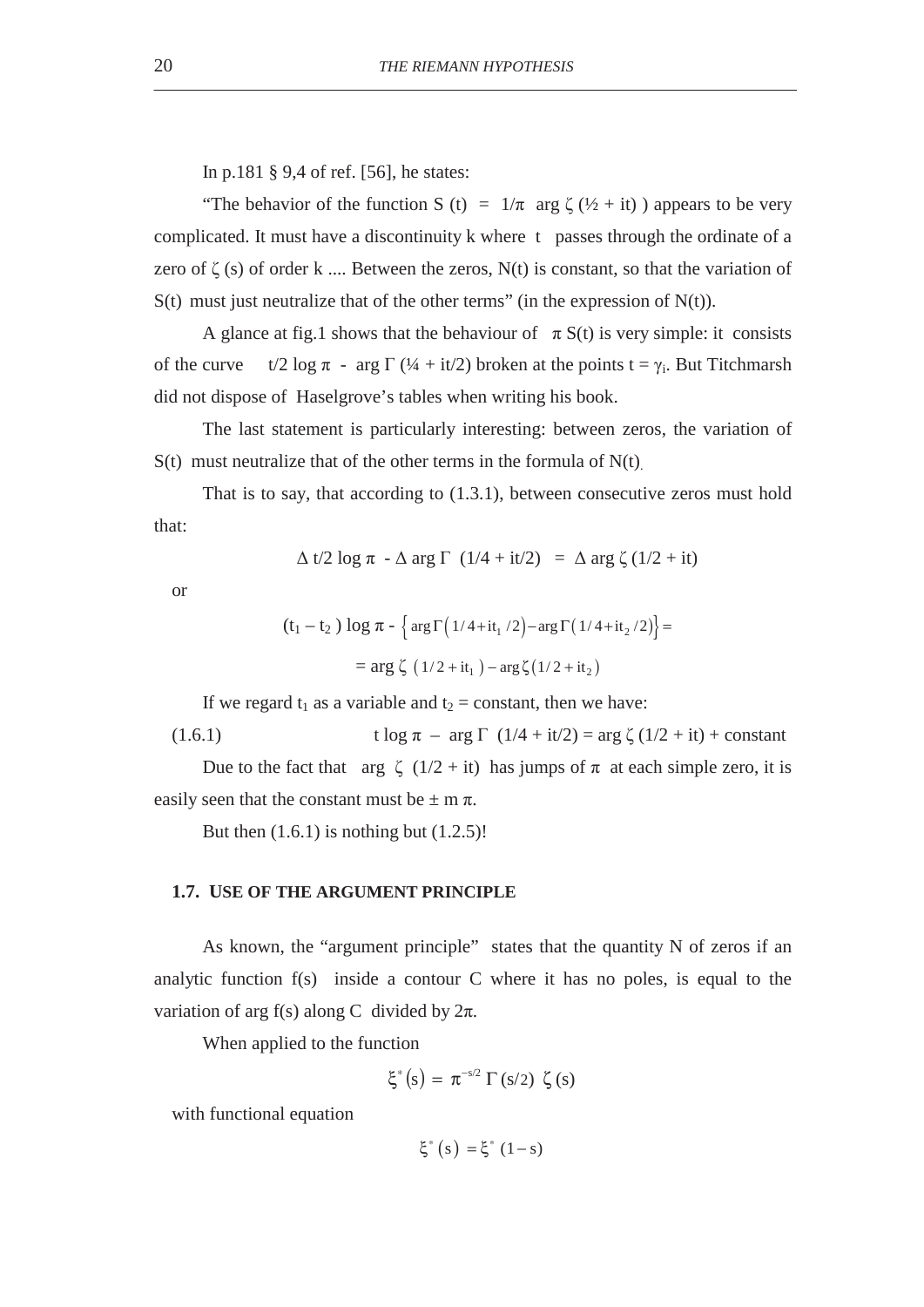it gives

$$
N = \frac{1}{2\pi} \Delta_c \arg \xi^*(s)
$$

Next, we choose as contour C a thin strip of width  $\delta$  surrounding the critical line between ordinates t =  $\pm$  T, and after we let  $\delta \rightarrow 0$ . Then we obtain for the quantity  $N_0$  of zeros along the critical line:

$$
N_0 = \frac{1}{2\pi} \left\{ \arg \xi \left( \frac{1}{2} + it \right) - \arg \xi \left( \frac{1}{2} - it \right) \right\} = \frac{1}{\pi} \arg \xi \left( \frac{1}{2} + it \right) =
$$

$$
= \frac{1}{\pi} \left\{ -t \log \pi + \arg \Gamma \left( \frac{1}{4} + it \right) + \arg \zeta \left( \frac{1}{2} + it \right) \right\}
$$

which is again  $(1.2.5)$ 

## **1.8. THE CASE OF THE L-SERIES**

 $\Big\}$ 

As known, the functional equation of the  $L(s, \chi)$  functions is:

$$
\xi(s,\chi) = \left(\frac{k}{\pi}\right)^{-(s+\delta)/2} \Gamma\left(\frac{s+\delta}{2}\right) L(s,\chi) =
$$
\n
$$
= g(\chi) i^{-\delta} k^{-\frac{1}{2}} \left(\frac{k}{\pi}\right)^{\frac{(1-s+\delta)}{2}} \Gamma\left(\frac{1-s+\delta}{2}\right) L(1-s, \overline{\chi}) = \xi (1-s, \overline{\chi})
$$
\n
$$
= \left(0 \text{ if } \chi(-1) = 1 \right) \qquad 1-\gamma(-1)
$$

where:

$$
\begin{cases}\n0 & \text{if } \chi(-1) = 1 \\
1 & \text{if } \chi(-1) = -1\n\end{cases} \qquad \delta = \frac{1 - \chi(-1)}{2}
$$
\n
$$
g(\chi) = \sum_{a=1}^{k} \chi(a) \exp(2\pi i a/k)
$$

and  $\chi$  is a primitive character modulo k. (also called the conductor of  $\chi$ ). See, for instance, the book in ref. [18]. When we choose  $s = 1/2 + it$  we obtain:

$$
\left(\frac{k}{\pi}\right)^{4+it/2+\delta/2} \Gamma(1/4+it/2+\delta/2) L(1/2+it, \chi) =
$$
  
= g(\chi) i<sup>- $\delta$</sup>  k<sup>- $\frac{1}{2}$</sup>   $\left(\frac{k}{\pi}\right)^{-1/4+it/2+\delta/2} \Gamma(1/4-it/2+\delta/2) L(1/2-it, \overline{\chi})$ 

Equating arguments of both sides we deduce:

$$
t/2 \log \frac{k}{\pi} + \arg \Gamma (1/4 + \delta/2 + it/2) + \arg L (1/2 + it, \chi) =
$$
  
= arg g(\chi) - \delta \pi / 2 \pm 2r\pi \delta - t/2 \log (k/\pi) + arg \Gamma (1/4 - it/2 + \delta/2) + arg L(1/2 - it, \chi) \pm 2n\pi

or still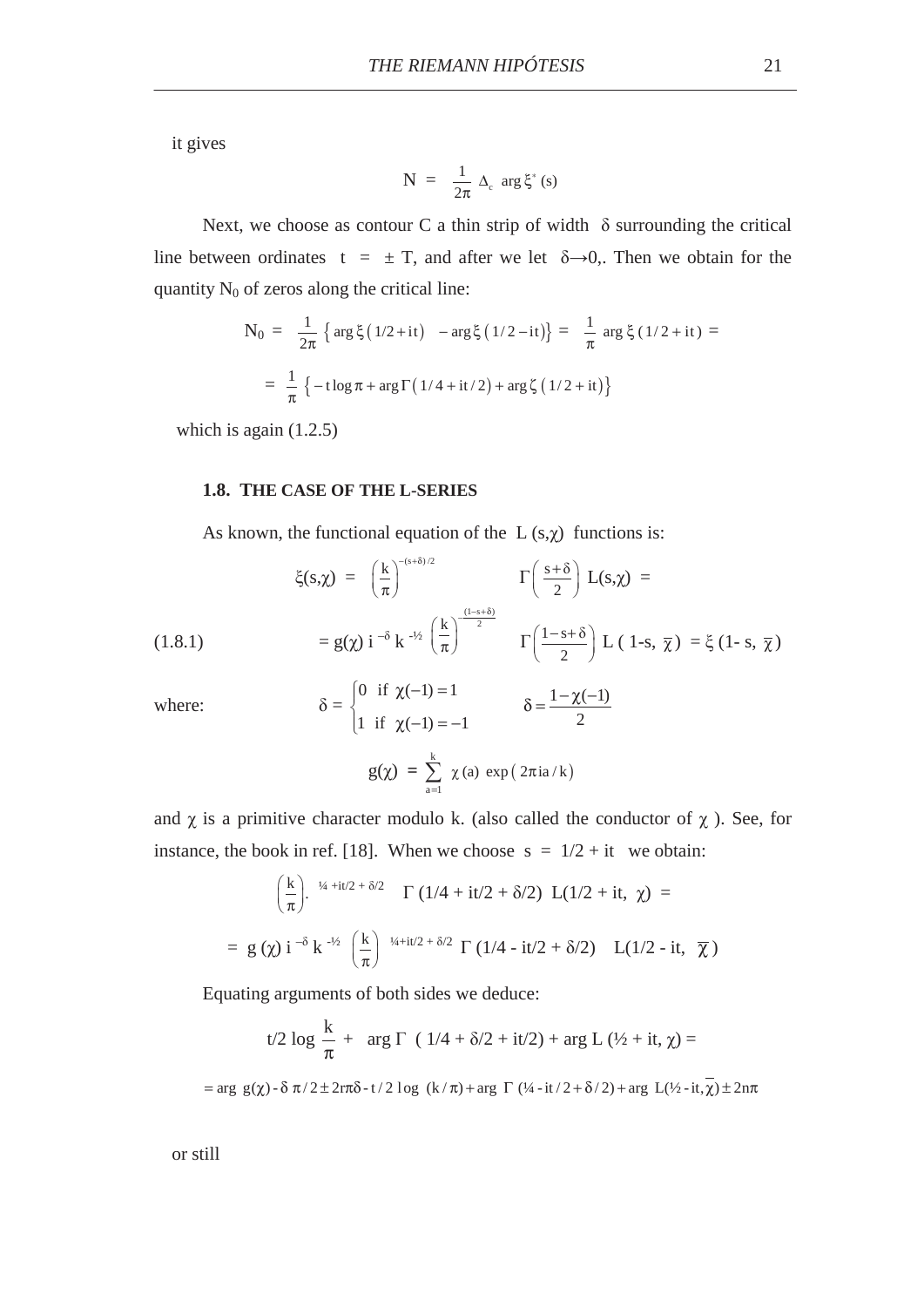(1.8.2) 
$$
\begin{aligned} \text{t log k/}\pi + 2\text{arg }\Gamma\left(\frac{1}{4} + \delta/2 + \text{it/2}\right) + 2\text{arg }\Gamma\left(\frac{1}{2} + \text{it, }\chi\right) &= \\ &= -\delta \pi/2 + \text{arg g }(\chi) \pm 2n\pi \end{aligned}
$$

because

$$
\arg \Gamma (1/4 + \delta/2 - it/2) = - \arg \Gamma (1/4 + \delta/2 + it/2)
$$

and

$$
\arg L\left(\frac{1}{2} - it, \overline{\chi}\right) = - \arg L\left(\frac{1}{2} + it, \chi\right)
$$

due to the fact that

$$
\xi\left(\ \overline{s,}\ \chi\right)=\overline{\xi\left(\ s,\overline{\chi}\right)}
$$

Hence, there are zeros in the critical line every time that

(1.8.3)

$$
\pm n\pi = t/2 \log \frac{k}{\pi} + \arg \Gamma(1/4 + \delta/2 + it/2) + \arg L(1/2 + it, \chi) + \arg g(\chi) + \delta \pi/4
$$

On the other hand, according to ref. [44], the value of  $N_{\chi}$  (T), the quantity of zeros of L (s, $\chi$ ) in the rectangle  $0 \le \sigma \le 1$   $0 \le t \le T$  for every  $\chi$  mod k is:

(1.8.4) 
$$
\pi N\chi(T) = \Delta C_1 \arg (k/\pi)^{(s+a)/2} + \Delta C_1 \arg \Gamma(s+\delta)/2 + \Delta C_1 \arg L(s,\chi)
$$

where C<sub>1</sub> is composed of the two spans  $(5/2; 5/2 + iT)$  and  $(5/2 + iT, 1/2 + iT)$ .

(But if 
$$
χ(–1) = -1
$$
 there is an extra zero)

It follows that there are zeros every time that

(1.8.5)

$$
\pm n\pi = t/2 \log \frac{k}{\pi} + \arg \Gamma(1/4 + \delta/2 + it/2) + \arg L(1/2 + it, \chi) - \arg L(5/2, \chi) + \delta \pi
$$

Comparing (1.8.3) with (1.8.5), we remark that the difference of their constant terms, i.e.:

(1.8.6) 
$$
- \arg L (5/2, \chi) + \delta \pi - \arg g(\chi) - \delta \pi/4
$$

is equal to the quantity of the real zeros of the L function in the interval  $0 < \sigma < 1$ . We know practically nothing about the quantities involved in  $(1.8.6)$ , so that we are unable to draw any conclusion on this subject.

But when  $t > o$  it is evident that whenever the expression  $(1.8.5)$  increases by  $r \pi$ , the same thing occurs in expression (1.8.3) in every case.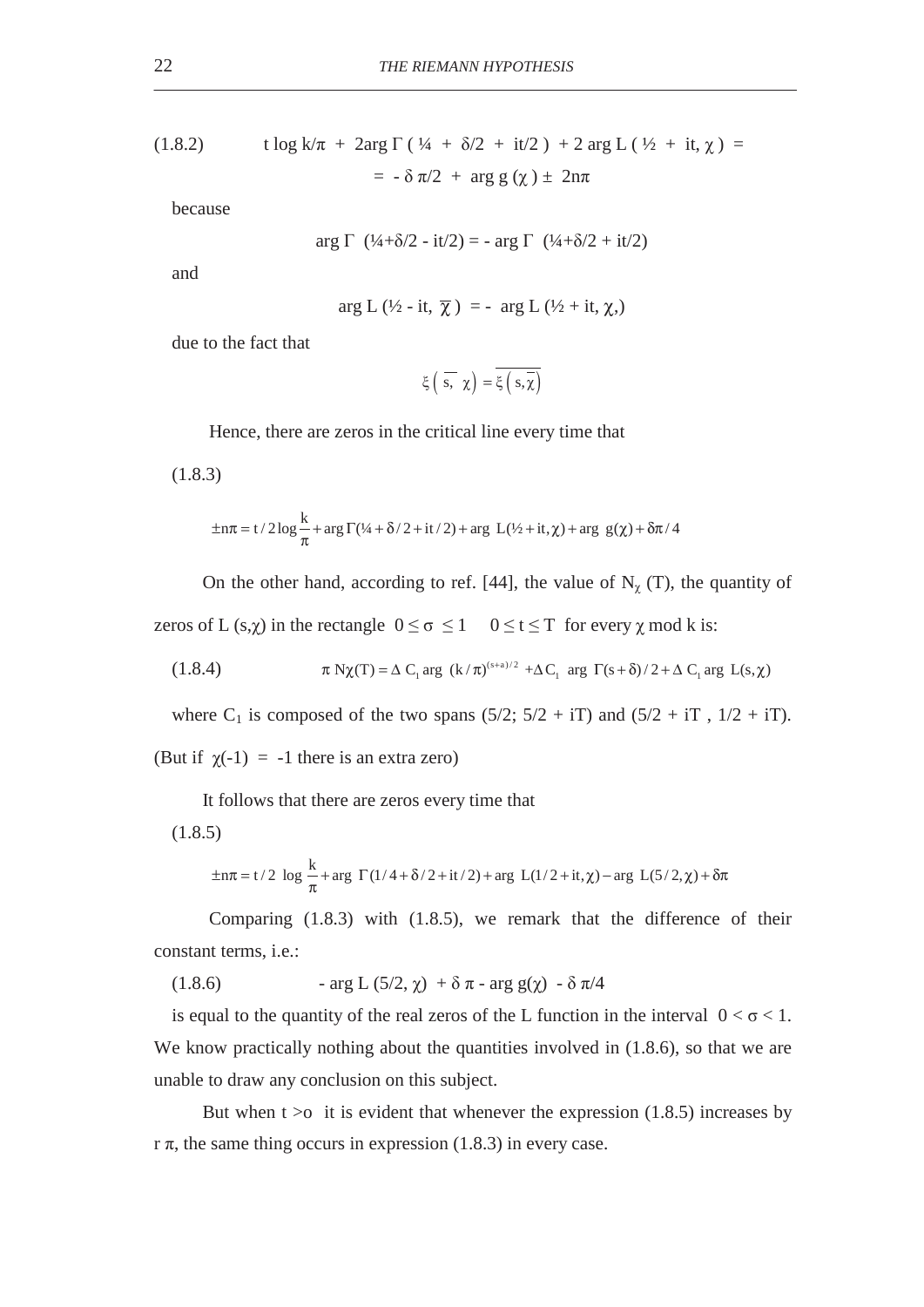We deduce thus that all the imaginary zeros of the L functions of the kind considered, lie on the critical line. This has been confirmed by the computation of the first zeros up to height t = 10,000 and k  $\leq$  13; and up to t = 2,500 and k of a variety of forms, in ref. [49].

#### **1.9. THE CASE OF THE HEILBRONN-DAVENPORT FUNCTION**

The construction of this function  $f(s)$  is described in ref. [56] § 10.25, page 240-243, and can be defined as

$$
f(s) = \frac{1}{2} \sec \theta \left\{ e^{-i\theta} L_1(s) + e^{i\theta} L_2(s) \right\}
$$

where  $L_1(s)$  and  $L_2(s)$  are Dirichlet L functions mod.5 and  $\theta$  is such that

$$
\tan 2 \theta = 2 \cos \left( \frac{2\pi}{5} \right)
$$

and

$$
\tan \theta = \frac{\sqrt{10 - 2\sqrt{5}} - 2}{\sqrt{5} - 1} = 0,284...
$$

(according to ref. [52], Titchmarsh puts erroneously above sin  $2\theta$  in change of tan  $2\theta$ )

f(s) has the functional equation

$$
\left(\frac{5}{\pi}\right)^{s/2} \Gamma(1/2 + s/2) f(s) = \left(\frac{5}{\pi}\right)^{1/2 - s/2} \Gamma(1 - s/2) f(1 - s)
$$

Putting again  $s = 1/2 + it$ , and equating arguments of both sides we deduce, as above, that:

$$
\frac{t}{2}\log\left(\frac{5}{\pi}\right) + \arg \Gamma\left(3/4 + \mathrm{i}t/2\right) + \arg f\left(1/2 + \mathrm{i}t\right) =
$$
\n
$$
= -t/2 \log\left(\frac{5}{\pi}\right) + \arg \Gamma\left(3/4 - \mathrm{i}t/2\right) + \arg f\left(1/2 - \mathrm{i}t\right) \pm n\pi
$$

or, equivalently

$$
\pm
$$
 n $\pi$  = t log 5/ $\pi$  + 2 arg  $\Gamma$  (3/4 + t/2) + 2 arg f (1/2 + it)

(1.9.1) 
$$
\pm n\pi = -t/2 \left( \log \frac{|5t|}{2\pi} - 1 \right) - \pi/8 + O(1/t) + O(\log t)
$$

(here we have used Backlund's theorem of ref. [56] § 9.4, p. 180 that if

$$
f(s) = O(tA),
$$
  
then 
$$
\arg f(1/2 + it) = O(\log t).
$$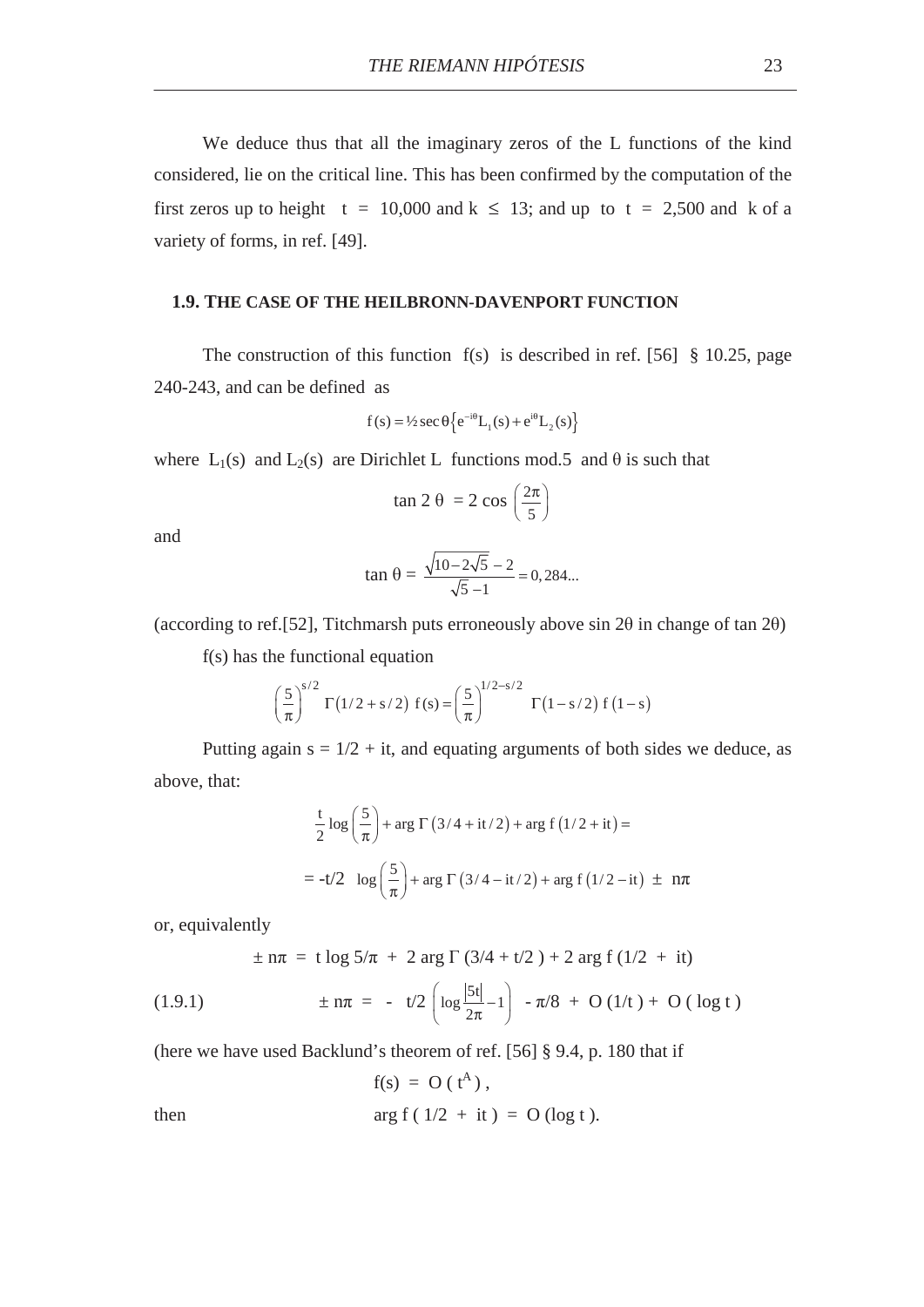In ref. [52] have been computed the first 22 zeros of f(s) on the critical line. We cannot compute these zeros through formula  $(1.9.1)$  because we do not know the values of arg f  $(1/2 + it)$ .

But we can compute in change, the values of the Gram points of f(s), defined by the formula

t log  $5/\pi$  +2 arg  $\Gamma$  (3/4 + it/2) =  $\pm$  n $\pi$ 

and eventually one can check if between two Gram points  $g_m$ ,  $g_{m+1}$  there is a zero. (Gram's "Law").

The results for  $m \ge 7$ , are exhibited in the following table:

| $\gamma_7 = 20,1597$    |                 | $\gamma_{15} = 37,4554$   |                  |
|-------------------------|-----------------|---------------------------|------------------|
|                         | $g_7 = 22,75$   |                           | $g_{15} = 38.2$  |
| $\gamma_8 = 23,3453$    |                 | $\gamma_{16} = 40,1626$   |                  |
|                         | $g_8 = 24.8$    |                           | $g_{16} = 40.35$ |
| $y_9 = 26,0949$         |                 | $\gamma_{17} = 40,682953$ |                  |
|                         | $g_9 = 27.0$    |                           | $g_{17} = 41,6$  |
| $\gamma_{10} = 27,9238$ |                 | $\gamma_{18} = 43,0813$   |                  |
|                         | $g_{10} = 29.0$ |                           | $g_{18} = 44.0$  |
| $\gamma_{11} = 30,1594$ |                 | $\gamma_{19} = 44,9471$   |                  |
|                         | $g_{11} = 31,0$ |                           | $g_{19} = 45.7$  |
| $\gamma_{12} = 31,4645$ |                 | $\gamma_{20} = 46,4563$   |                  |
|                         | $g_{12} = 32.7$ |                           | $g_{20} = 47.2$  |
| $\gamma_{13} = 33,6998$ |                 | $\gamma_{21} = 48,4778$   |                  |
|                         | $g_{13} = 34.5$ |                           | $g_{21} = 49,25$ |
| $\gamma_{14} = 35,8908$ |                 | $\gamma_{22} = 50,2401$   |                  |
|                         | $g_{14} = 36,5$ |                           |                  |

It turns out to be that actually Gram's law is fulfilled, thus supporting indirectly the numerical validity of (1.9.1).

The numerical computations performed in ref. [52] put into light the existence of the following zeros off the critical line.

|  | $0,8085 + 85,6993 \text{ i}$ |  | $0,5743 + 166,4793i$  |
|--|------------------------------|--|-----------------------|
|  | $0,6508 + 114,1633i$         |  | $0,7242 + 176,7025$ i |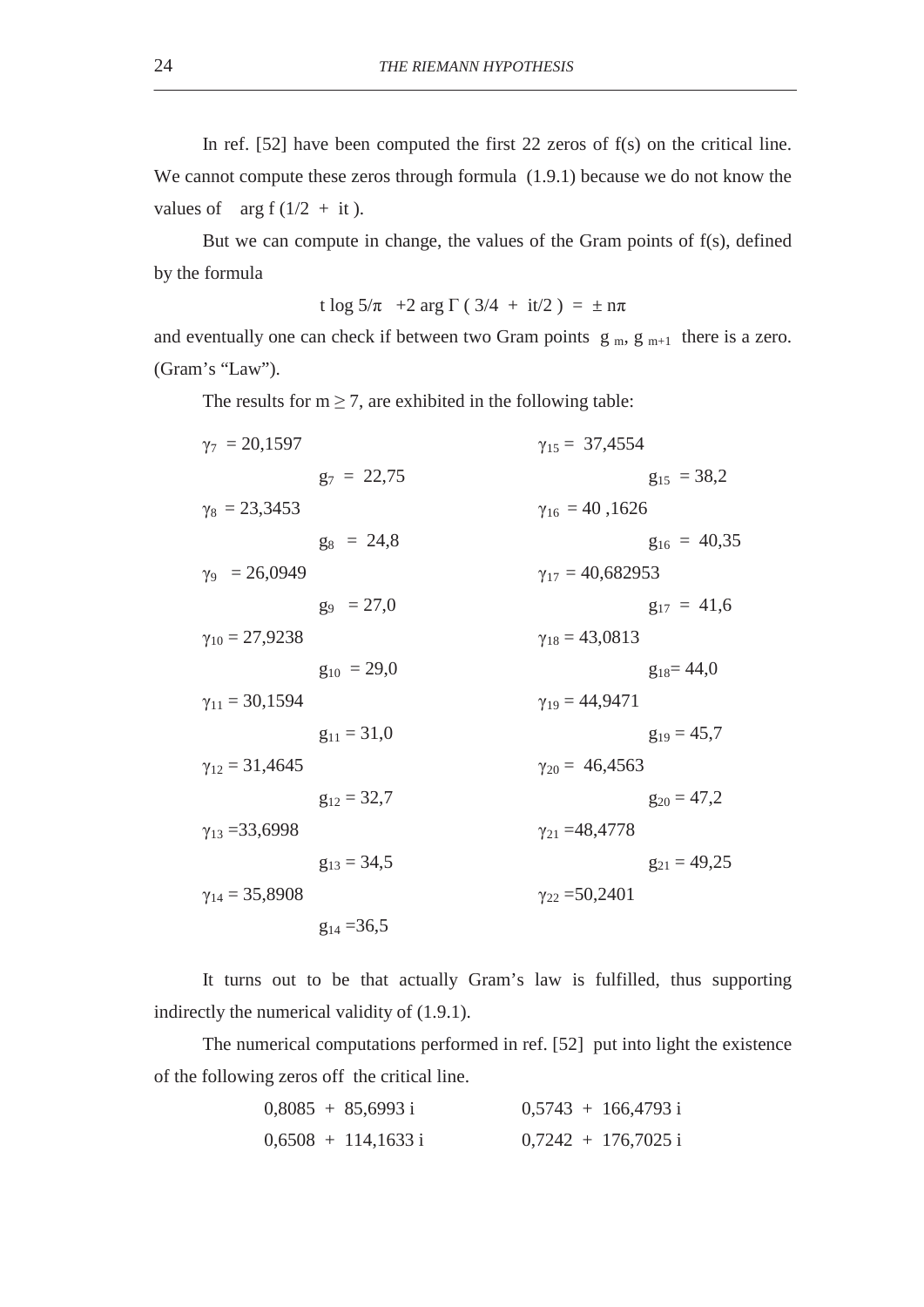But at present nobody has computed N(T), the quantity of zeros in a rectangle in the critical strip, and so we are unable to determine how many zeros are outside the critical line.

In change, A. Karatsuba, in his most recent paper on f(s) (ref.[19]), has proved that No(T) > O (T (log T)<sup> $\frac{1}{2}$ -ε)), in good agreement with (1.9.1) (N<sub>0</sub> (T) being the</sup> quantity of zeros on the critical line)

### **1.10. THE CASE OF EPSTEIN'S ZETA FUNCTIONS**

An Epstein zeta function  $Z(s)$  is defined by the series development

(1.10.1) 
$$
Z(s) = \sum_{m} \sum_{n} \frac{1}{(am^2 + bmn + cn^2)^s}
$$

where a,b,c are real numbers,  $a>0$ ,  $c>0$ ,  $\Delta = 4ac - b^2 > 0$  and the summation is taken over all values of m and n except m=n=0.

The series converges as far as  $Re s > 1$ .

It has a functional equation which resembles that of the Riemann zeta function, namely:

(1.10.2) 
$$
\xi^*(s) = \left(\frac{2\pi}{\sqrt{\Delta}}\right)^{-s} \Gamma(s) Z(s) = \left(\frac{2\pi}{\sqrt{\Delta}}\right)^{s-1} \Gamma(1-s) Z(1-s) = \xi^*(1-s)
$$

Here we put  $s = 1/2 + it$  and we obtain

(1.10.3) 
$$
\Gamma (1/2 + it) Z (1/2 + it) = P^{2it} \Gamma (1/2 - it) Z (1/2 - it)
$$

where P

$$
P = \frac{2\pi}{\sqrt{\Delta}}
$$

From  $(1.8.3)$  follows, equating arguments of both sides:

(1.10.4) 
$$
\arg Z (\frac{1}{2} + it) + \arg \Gamma (\frac{1}{2} + it) - t \log P = \pm n\pi
$$

valid for every t, which gives the position of the zeros along the critical line.

Replacing arg  $\Gamma$  ( $\frac{1}{2}$  + it) by its asymptotic value we get:

(1.10.5) 
$$
\arg Z (1/2 + it) = -t \log |t| + \left(1 + \log \frac{2\pi}{\sqrt{\Delta}}\right)t + O\left(\frac{1}{t}\right) \pm n\pi
$$

Potter and Titchmarsh (ref [43]) have computed N(T), the quantity of zeros in the critical strip in the range  $0 \le t \le T$ , and found ( by contour integration ) that

$$
N(T) = \frac{1}{\pi} T \log T - \frac{1}{\pi} \left( 1 + \log \frac{2\pi\lambda}{\sqrt{\Delta}} \right) T + O(\log T) + O(1) + O\left(\frac{1}{T}\right)
$$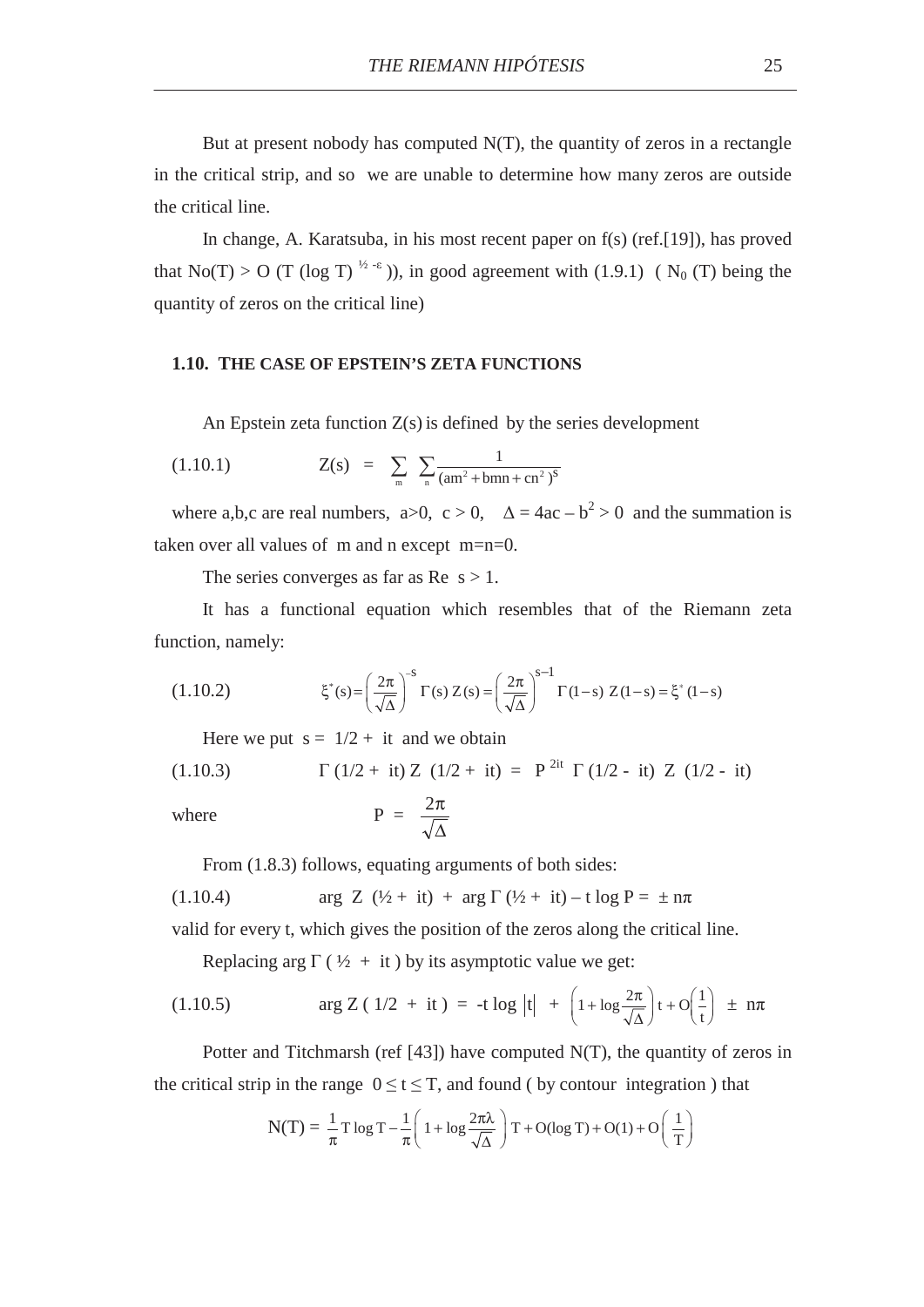Here

O(log T) + O (1) stands for 
$$
\frac{1}{\pi} \arg Z \left( \frac{1}{2} + iT \right)
$$
; and  
T log T – T + O  $\left( \frac{1}{T} \right)$  stands for arg  $\Gamma$  (1/2 + iT)

 $\lambda$  is the least value other than zero taken by  $p(m, n) = am^2 + bmn + cn^2$ . **Hence** 

$$
\pi\,N(t) = \arg\,\Gamma\,(1/2\,+\,it) + \arg\,Z\,(\,\,1/2\,\,+it\,) -\,t\,\log\,P - t\,\log\,\lambda\,\,+\,\,O(1)
$$

and there would be zeros on the critical strip every time that

(1.10.6) 
$$
\pm n\pi = \arg \Gamma (1/2 + it) + \arg Z (1/2 + it) - t \log P - t \log \lambda + O(1)
$$

It is clear that (1.10.4) and (1.10.6) differ only in a term  $-t \log \lambda + O(1)$ 

Hence would result the following theorem:

Theorem:  $Z(s)$  has all its zeros on  $\sigma = \frac{1}{2}$ , (with the exception of O(1) zeros), if and only if  $\lambda = 1$ . In any other case, there are T log  $\lambda + O(1)$  zeros outside the critical

line.

Besides, theorem 3 of ref. [43] states that if  $\sqrt{4ac-b^2}$  is rational and congruent to 2 (mod 4) then N<sub>0</sub> (T) > K T<sup> $1/2 + \epsilon$ </sup> in agreement with (1.10.5)

But very regrettably the results of ref. [19] are contradicted by the results in ref. [55], due to the Prof. Harald Stark .

We reproduce here textually Theorem 2 of his paper:

Let N(T,Q) denote the number of zeros of  $\zeta$  (s,Q) in the region  $-1 < \sigma < 2$ , 0  $\leq t \leq T$ . If  $k > K$  and  $0 < T \leq 2k$ , then

$$
N(T,Q) = \frac{T}{\pi} \log \left( \frac{kT}{\pi e} \right) + O \left\{ \log^{1/2} (T+3) \left[ \log \log (T+3) \right]^{1/6} \right\}
$$

The constant implied by "O" is independent of k ( and  $k = \sqrt{\Delta}/2a$  ).

The contradiction arises from the fact that in ref. [43], N(T) depends on the quantity  $\lambda$ , while in ref.[55] it depends on the quantity k of the Q-polynomial.

This is why at present we can not arrive at any conclusion in the case of the Epstein series.

There are some cases where the Epstein series can be decomposed as product of other functions. For instance, we have that if

> $Q = u^2 + v^2$ . then  $Z_{O(s)} = 4 \zeta(s) L(s, \chi_{-4})$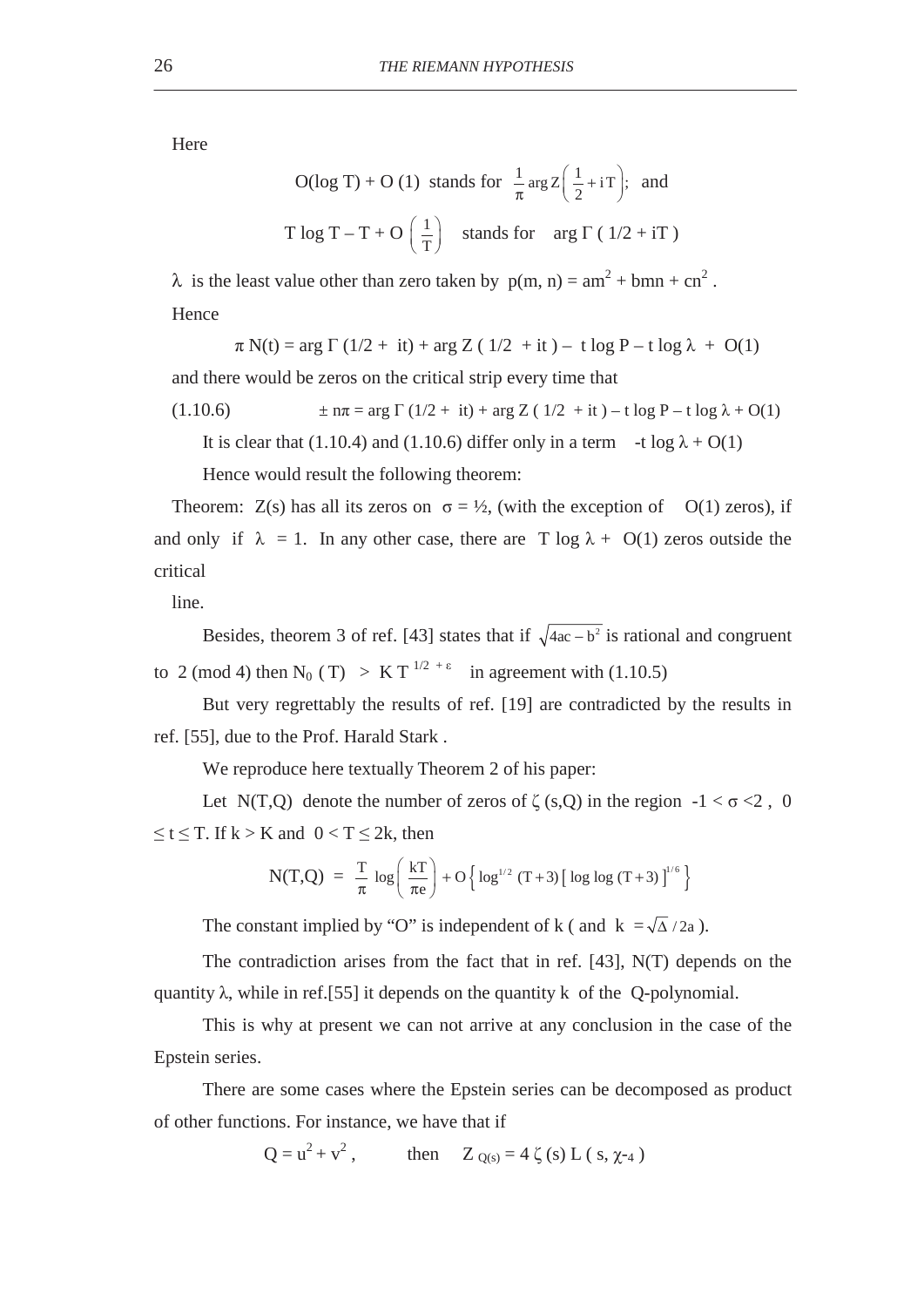$$
Q = u^{2} + 4v^{2} \qquad \text{then} \qquad Z_{Q(s)} = 2 \zeta(s) L (s, \chi_{-4}) \{1 - 2^{-s} + 2^{1-2s}\}
$$
\n
$$
Q = u^{2} + uv + 3v^{2} \qquad \text{then} \qquad Z_{Q(s)} = 2 \zeta(s) L (s, \chi_{-11})
$$
\n
$$
Q = u^{2} + 7v^{2} \qquad \text{then} \qquad Z_{Q(s)} = 2 \zeta(s) L (s, \chi_{-7}) \{1 - 2^{1-s} + 2^{1-2s}\}
$$

Where  $\chi_k$  denotes the Kronecker symbol (k / \* ) (ref. [16])

Now, we remark that the zeros of

$$
f(s) = 1 - 2^{1-s} + 2^{1-2s}
$$

are

$$
s=\frac{1}{2}\pm\frac{\pi/4{+}2k\pi}{\log 2}\,i
$$

and those of

$$
g(s) = 1 - 2^{-s} + 2^{-2s}
$$

are

$$
s = \frac{1}{2} \pm \frac{2k\pi + \alpha}{\log 2} \quad i \qquad \alpha = \text{arc tg } \sqrt{7}
$$

Hence, all the imaginary zeros of the four above  $Z_{Q}(s)$  lie on the critical line, according to §4. Next, we remark that the four functions have in common that  $\lambda = 1$ .

# **1.11. RAMANUJAN'S FUNCTION AND SERIES**

Ramanujan's function  $\tau(n)$  is the coefficient of  $x^n$  in the series expansion

$$
x\left\{(1-x)(1-x^2)(1-x^3)... \right\}^{24} = \sum \tau(n) x^n
$$

Ramanujan's series F(s) is the Dirichlet series

$$
F(s) = \sum \frac{\tau(n)}{n^s}
$$

which has the product decomposition

(1.11.1) 
$$
F(s) = \prod_{p} \frac{1}{1 - \tau(p) p^{-s} + p^{11-2s}}
$$

F(s) has a very simple functional equation

(1.11.2) 
$$
\xi(s) = (2\pi)^{-s} \Gamma(s) F(s) = (2\pi)^{s-12} \Gamma(12-s) F(12-s) = \xi(12-s)
$$

From  $(1.11.1)$  and  $(1.11.2)$  follows that the critical strip of F(s) lies in the band  $11/2 \leq \sigma \leq 13/2$ , and the critical line is  $\sigma = 6$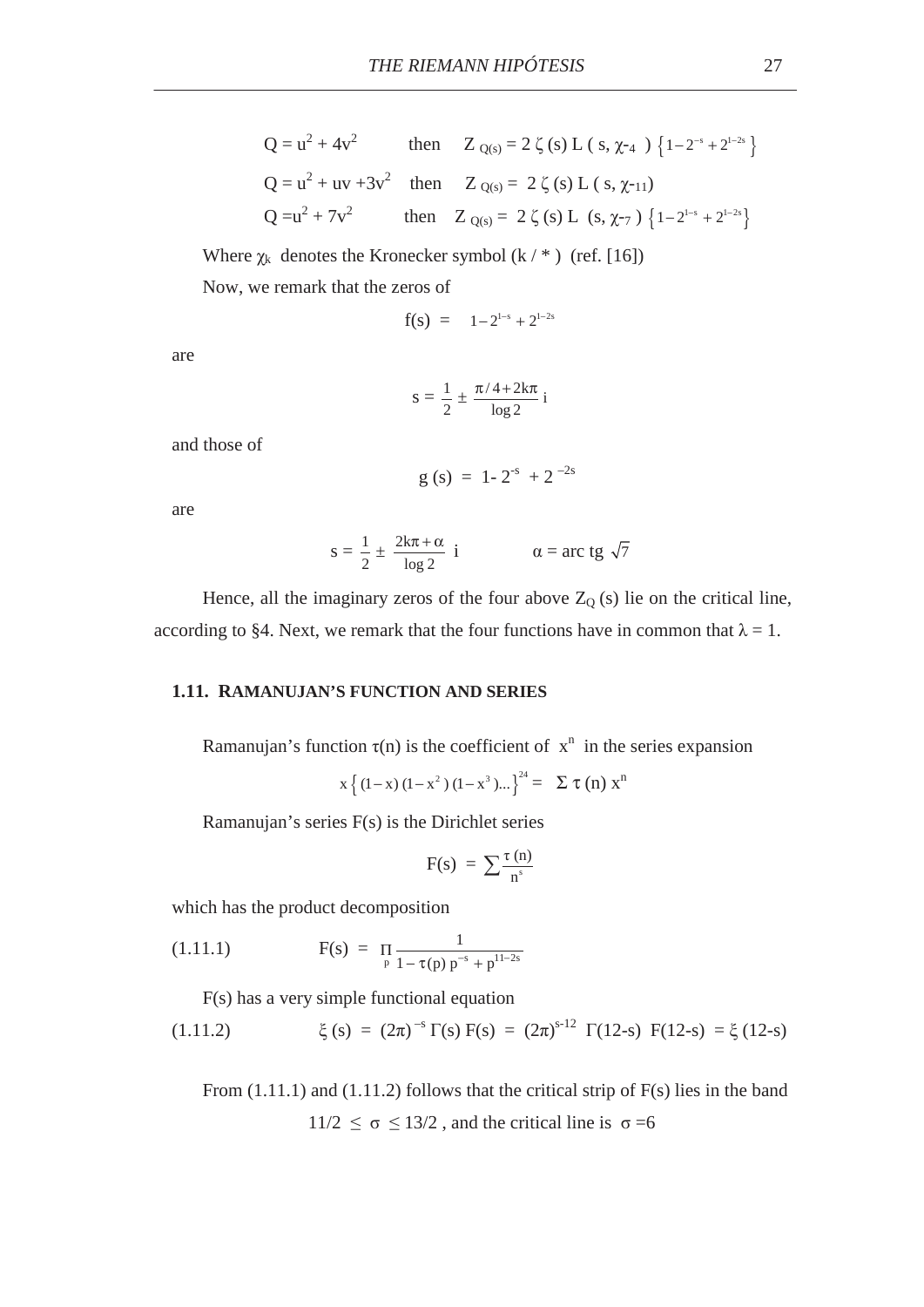When, in the (1.11.2) we choose  $s = 6 + it$ , and we equate the arguments of both members, we obtain:

-t log  $2\pi$ +arg  $\Gamma$ (6+it) + arg F(6+it) = t log  $2\pi$  + arg  $\Gamma$ (6-it) + arg F(6-it)  $\pm$  2 n $\pi$ 

Hence, there are zeros along the critical line every time that

(1.11.3) 
$$
\pm n\pi = -t \log 2\pi + \arg \Gamma (6+it) + \arg F (6+it)
$$

This agrees with J.L.Hafner's result (1983) that  $N_0(T) > AT \log T$ 

Concerning N(T), the quantity of zeros in the rectangle  $11/2 \le \sigma \le 13/2$  0

 $t \leq T$ , according to the ref. [20] we have:

$$
N(T) = \{ + arg \Gamma (6 + iT) - T log 2\pi + arg f (6 + iT) \}
$$

It follows that there are zeros in the critical strip every time that

(1.11.4) 
$$
\pm n \pi = \arg \Gamma(6 + it) + \arg f(6 + it) - t \log 2\pi
$$

Then (1.11.4) coincides with (1.11.3) and we deduce that all the imaginary zeros lie on  $\sigma = 6$ .

The preceding conclusion can be confirmed using the fact that, analogously to the zeta function, we have that

$$
f(6+it) = Z(t) e^{-i \vartheta(t)}
$$

where

$$
Z(t) = \Gamma(\ 6+it\ )f\ (\ 6+it\ ) (2\pi\ )^{-it} \sqrt{\frac{\sinh(\pi t\ )}{\pi t(1+t^2)(4+t^2)(9+t^2)(16+t^2)(25+t^2)}} \ \theta(t) =
$$
  
= arg  $\Gamma(\ 6+it\ ) - t \log(\ 2\ \pi\ )$ 

and  $Z(t)$  is real for real t.

Numerical computation has shown that the first 12069 imaginary zeros of F(s) lie on the critical line  $\sigma = 6$  and are simple ones. Also have been calculated the first 5018 zeros and 2228 successive zeros beginning with the 20001 st. zero (ref. [20] )

**1.12. THE CASE OF THE FUNCTION** 
$$
\zeta_n(s) = \sum_{x_1} ... \sum_{x_n} \frac{1}{(x_1^2 + x_2^2 + ... + x_n^2)^s}
$$

Here the  $x_i$  are positive integers, though they can be zero, but not all zero at the same time.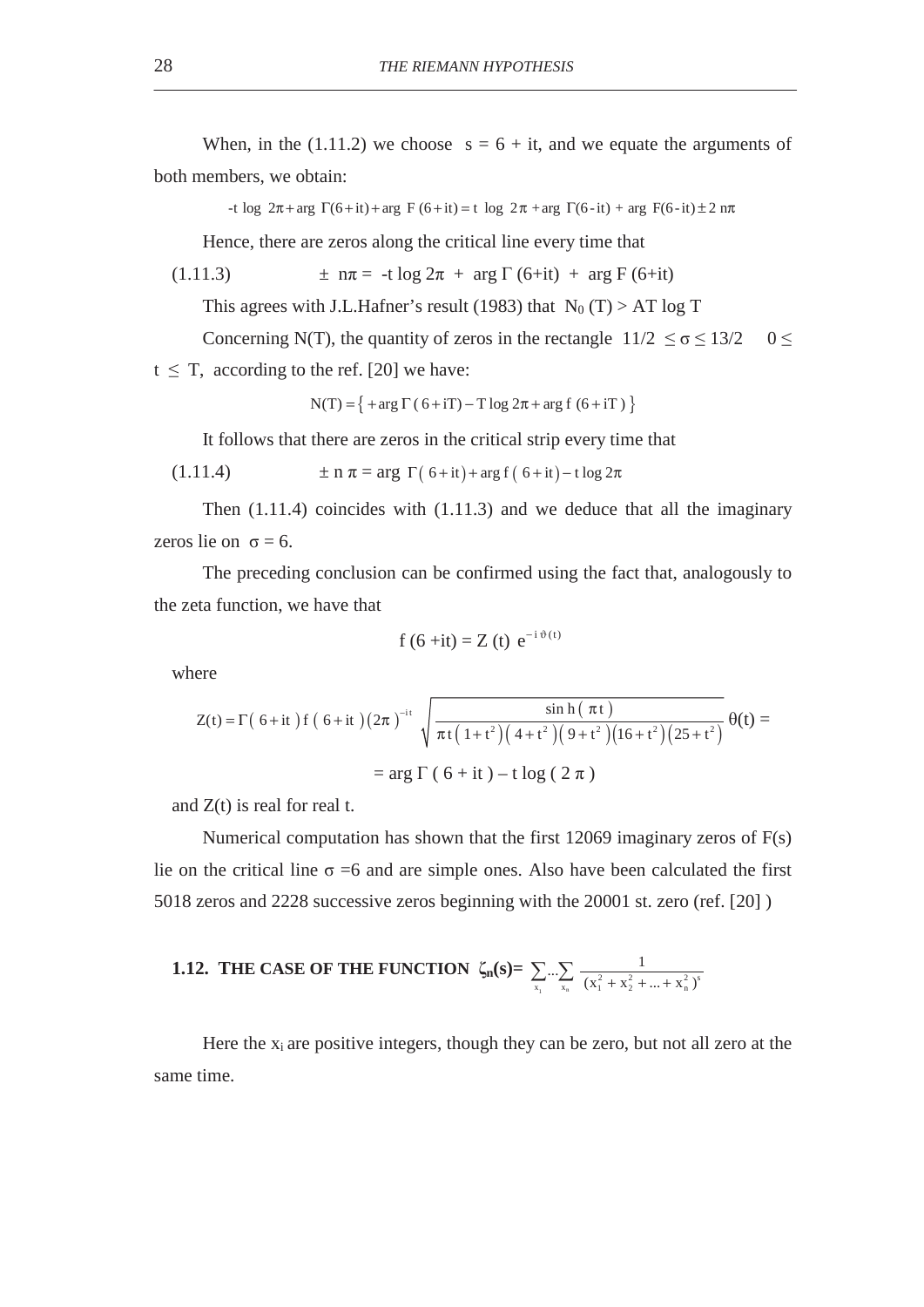The series converges absolutely for  $\sigma > n/2$ . The function has a pole at s = n/2, with residue  $\pi^{n/2} / \Gamma(n/2)$ . The critical strip is defined by the interval  $0 < \sigma < n/2$ , and the critical line is  $\sigma = n/4$ .

Its functional equation is

(1.12.1) 
$$
\pi^{s} \Gamma(s) \zeta_{n}(s) = \pi^{-(n/2-s)} \Gamma(n/2-s) \zeta_{n}(n/2-s)
$$

We put here  $s = n/4 + it$ , and equate the arguments of both sides.

We obtain :

(1.12.2) 
$$
\pm n\pi = -t \log \pi + \arg \Gamma (n/4 + it) + \arg \zeta_n (n/4 + it)
$$

This formula gives the position of the zeros along the critical line.

If the methods of ref. [43] were correct, then there would be zeros on the critical line every time that

(1.12.3)  $\qquad \text{if } \log \pi + \arg \Gamma \left( \frac{n}{4} + \text{if} \right) + \arg \zeta_n \left( \frac{n}{4} + \text{if} \right) - O(1) = \pm n\pi$ 

(Of course, this is the same than (1.10.6) when we put there  $P = \pi$  and  $\lambda = 1$ )

Comparison of (1.12.2) and (1.12.3) would lead to the following.

**Theorem 1.12.1.** The function  $\zeta_n(s)$  has all its zeros on  $\sigma = n/4$ , with O(1) possible exceptions off of it.

The existence of an  $O(1)$  term would open the possibility of one or several real zeros in the interval  $0 < \sigma < n/2$ 

#### **1.13. GENERALIZATION OF THE METHOD TO OTHER CASES**

At this stage, it can be seen at what kind of Dirichlet series  $D(s)$  can be applied the preceding methods: primarily are those who have a functional equation of the type

$$
D(s) = F(s)
$$
.  $D(1-s)$ 

(or reducible to this form by a change of variable ).

Putting there  $s = 1/2 + it$ , and equating arguments of both members, one can compute an expression that fixes the distribution of the zeros along the critical line.

Then one compares this with the result obtained by contour integration around the critical strip, and one sees if both distributions differ between them or coincide. This proves or disproves the "Riemann Hypothesis" for the specific function under consideration.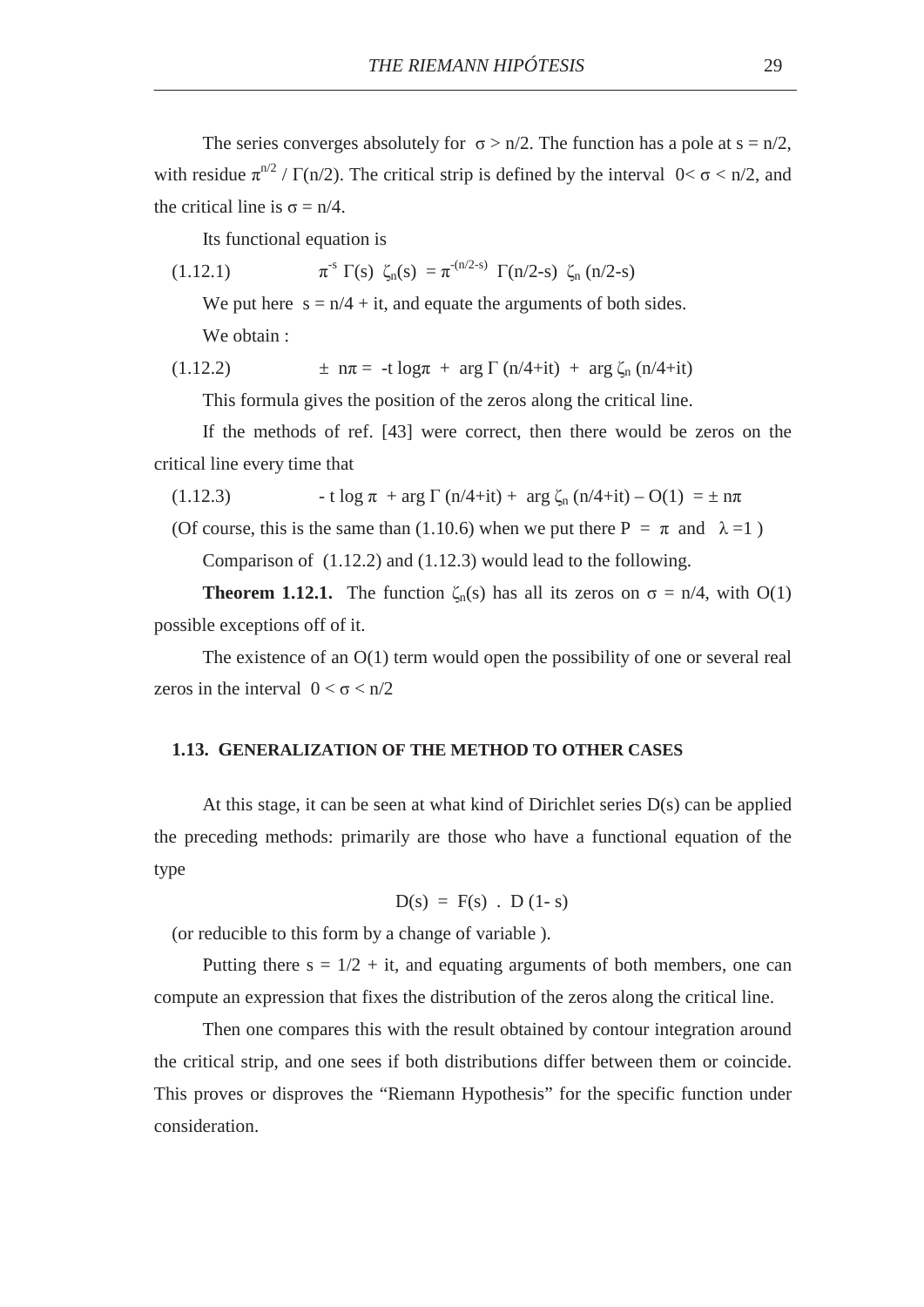The former methods of proof have generated a strong feeling of refuse and opposition, based on the opinion that "It may not be possible that so complex and difficult problems can be solved in such a simple way."

This way of thinking has been swept by the actual facts, and it is pertinent to quote here the words of Gauss in 1849 in the introduction of Eisenstein's works: - Gauss wrote- "The higher arithmetic" (i.e.: Number Theory) "presents us with an inexhaustible store of interesting truths, too, which are not isolated, but stand in the closest relation to one another, and between which, with each successive advance of the science, we continually discover new and wholly unexpected points of contact. A great part of the theories of arithmetic derive on additional charm "*from the peculiarity that we easily arrive by induction at important propositions, which have the stamp of simplicity upon them, but the demostration of which lies so deep as not to be discovered until after many fruitless efforts; and even then it is obtained by some tedious and artificial process; while the simpler methods of proof long remain hidden from us*".

### **1.14. ANSWER TO SOME OBJECTIONS THAT HAVE BEEN RECEIVED**

**Objection (1.14.1)**: The fact that  $N_0(T)$  be equal to  $N(T)$  does not prove the Riemann hypothesis. It could happen that for a given  $T = \gamma_i$  could exist two zeros at this level : one on  $\sigma = \frac{1}{2}$  and other in  $\sigma = \frac{1}{3}$ , for instance.

**Answer**: When in the expression for N(T), the variable T changes from

$$
T = \gamma_i - 0 \ \text{to} \ = \gamma_i + 0, \ N(T)
$$

changes exactly in the same quantity than does  $N_0(T)$ . Hence, due to this very special form of  $N(T)$  and  $N_0(T)$ , such a possibility is entirely excluded.

**Objection (1.14.2):** In the proof of § 3,5 it is assumed that  $\zeta(1/2 + it) = 0$  that is the thing that must be proved.

**Answer:** When one wishes to find the zeros of a polynomial  $P(x)$  at some stage of the reasoning one must put  $P(x) = 0$ , or one is solving other problem.

It is obvious then that if one wishes to find the zeros of the zeta function on the critical line, one must put in some place that  $\zeta(1/2 + it) = 0$ , as was put in (1.5.3) **Objection (1.14.3)**: In equality (1.2.3) it is not proved that k be a bounded quantity.